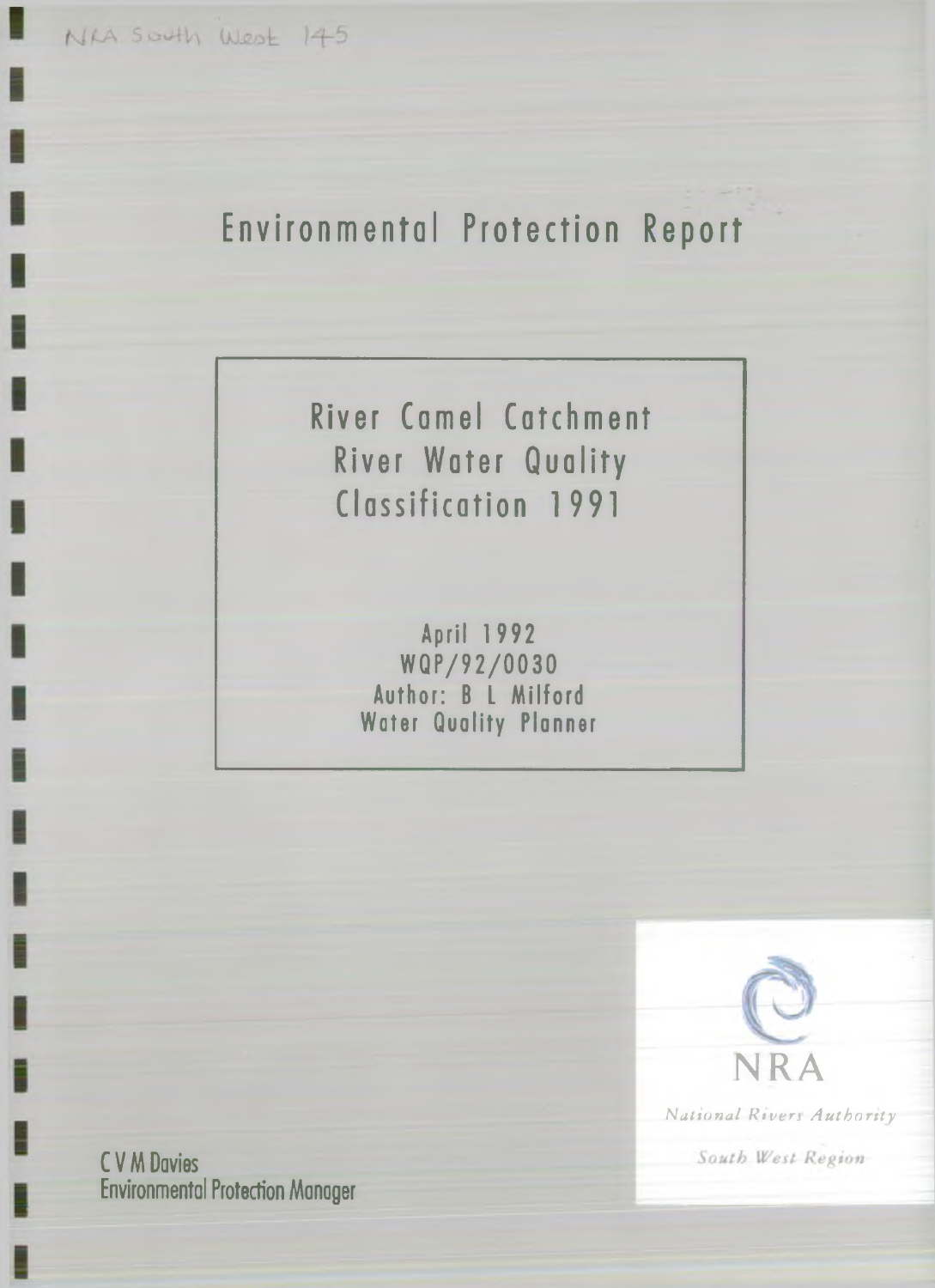# ACKNOWLEDGEMENTS

The Water Quality Planner acknowledges the substantial contributions made by the following staff:

> R Broome - Co-ordinator and Editor Freshwater Planning - Production of Maps C McCarthy - Administration and report compilation A Gurney - Statistical Schedule production

Thanks are extended to A. Burghes of Moonsoft, Exeter for computer support.

Suggestions for improvements that could be incorporated in the production of the next Classification report would be welcomed.

Further enquiries regarding the content of these reports should be addressed to:

> Freshwater Officer, National Rivers Authority, Manley House, Kestrel Way, EXETER, Devon *EX2* 7LQ

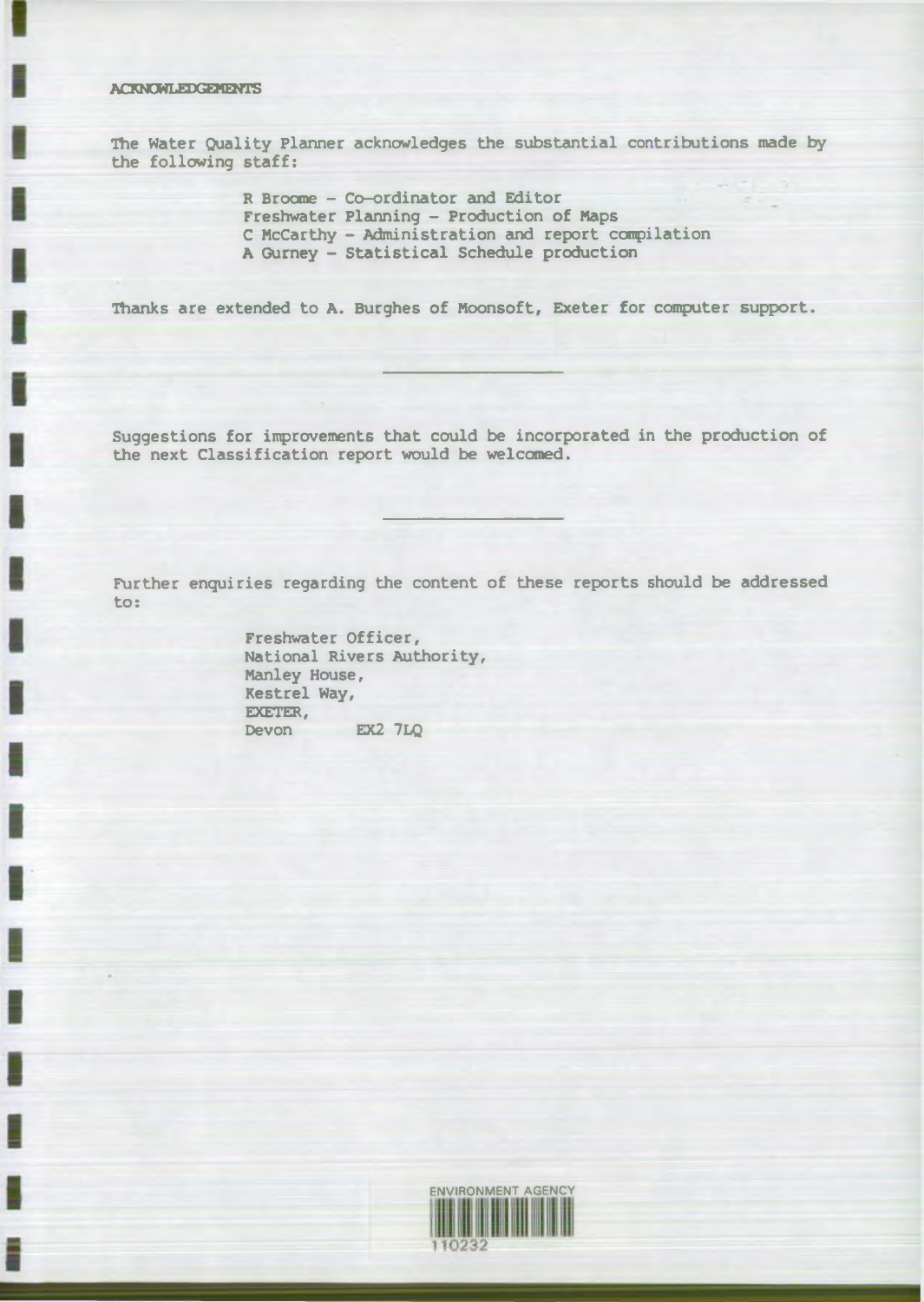# RIVER WATER QUALITY IN THE RIVER CAMEL CATCHMENT

LIST OF CONTENTS

I

ı

I

I

İ

H

|                         |                   |                                                                                           |                                                                                                                                                                                                        |                | Page No. |
|-------------------------|-------------------|-------------------------------------------------------------------------------------------|--------------------------------------------------------------------------------------------------------------------------------------------------------------------------------------------------------|----------------|----------|
| $\mathbf{1}$            | Introduction      |                                                                                           | $\mathcal{L}^{\mathcal{A}}\left( \mathcal{L}^{\mathcal{A}}\right) =\mathcal{L}^{\mathcal{A}}\left( \mathcal{L}^{\mathcal{A}}\right) =\mathcal{L}^{\mathcal{A}}\left( \mathcal{L}^{\mathcal{A}}\right)$ | -1             |          |
| $\overline{\mathbf{2}}$ |                   | River Camel Catchment                                                                     |                                                                                                                                                                                                        | 1              |          |
| 3                       |                   | National Water Council's River Classification System                                      |                                                                                                                                                                                                        | $\overline{a}$ |          |
| 4                       |                   | 1991 River Water Quality Classification                                                   |                                                                                                                                                                                                        | 3              |          |
| 5                       |                   | Non-compliance with Quality Objectives                                                    |                                                                                                                                                                                                        | 3              |          |
| 6                       |                   | Glossary of Terms                                                                         |                                                                                                                                                                                                        | 4              |          |
| 7                       | <b>References</b> |                                                                                           |                                                                                                                                                                                                        | $\overline{4}$ |          |
| 8                       | Appendices:       |                                                                                           |                                                                                                                                                                                                        |                |          |
|                         | 8.1               | River Quality Objectives including Monitoring points<br>- map format                      |                                                                                                                                                                                                        |                |          |
|                         | 8.2               | Basic Determinand Analytical Suite                                                        |                                                                                                                                                                                                        |                |          |
|                         | 8.3               | National Water Council (NWC) River Classification System                                  |                                                                                                                                                                                                        |                |          |
|                         | 8.4               | NWC Criteria for Non-Metallic Determinands - Regional<br>Variation                        |                                                                                                                                                                                                        |                |          |
|                         | 8.4.1             | NWC Criteria for Metallic Determinands - Regional<br>Variation                            |                                                                                                                                                                                                        |                |          |
|                         | 8.5               | 1991 River Water Quality Classification - tabular<br>format                               |                                                                                                                                                                                                        |                |          |
|                         | 8.6               | 1991 River Water Quality Classification - map format                                      |                                                                                                                                                                                                        |                |          |
|                         | 8.7               | Calculated Determinand Statistics used for Quality<br>Assessment - tabular format         |                                                                                                                                                                                                        |                |          |
|                         | 8.8               | Compliant/Non-Compliant River Reaches - map format                                        |                                                                                                                                                                                                        |                |          |
|                         | 8.9               | Number of Samples Results exceeding quality standards<br>- tabular format                 |                                                                                                                                                                                                        |                |          |
|                         | 8.10              | Percentage Exceedance of Determinand Statistics from<br>Quality Standard - tabular format |                                                                                                                                                                                                        |                |          |
|                         |                   |                                                                                           |                                                                                                                                                                                                        |                |          |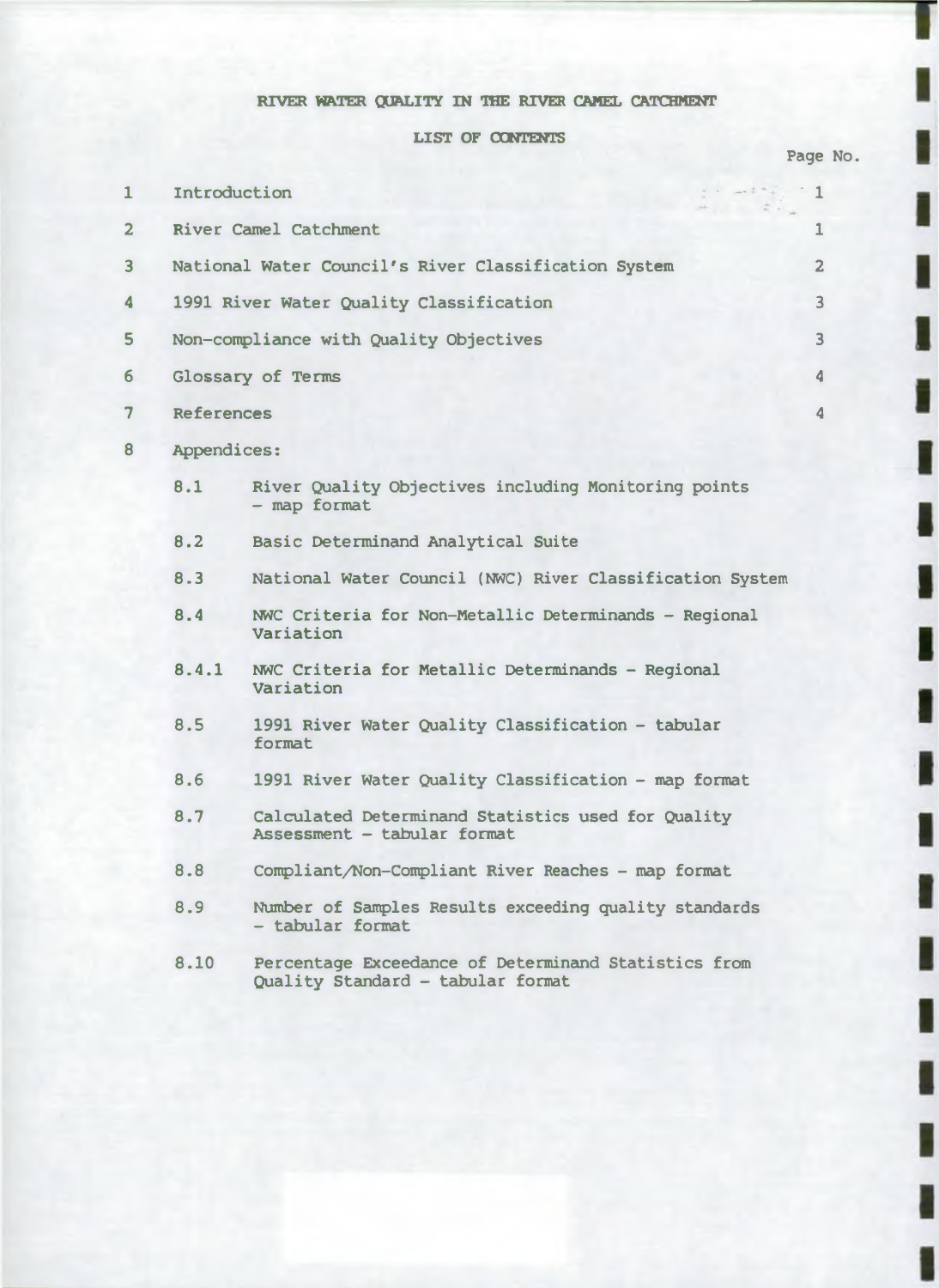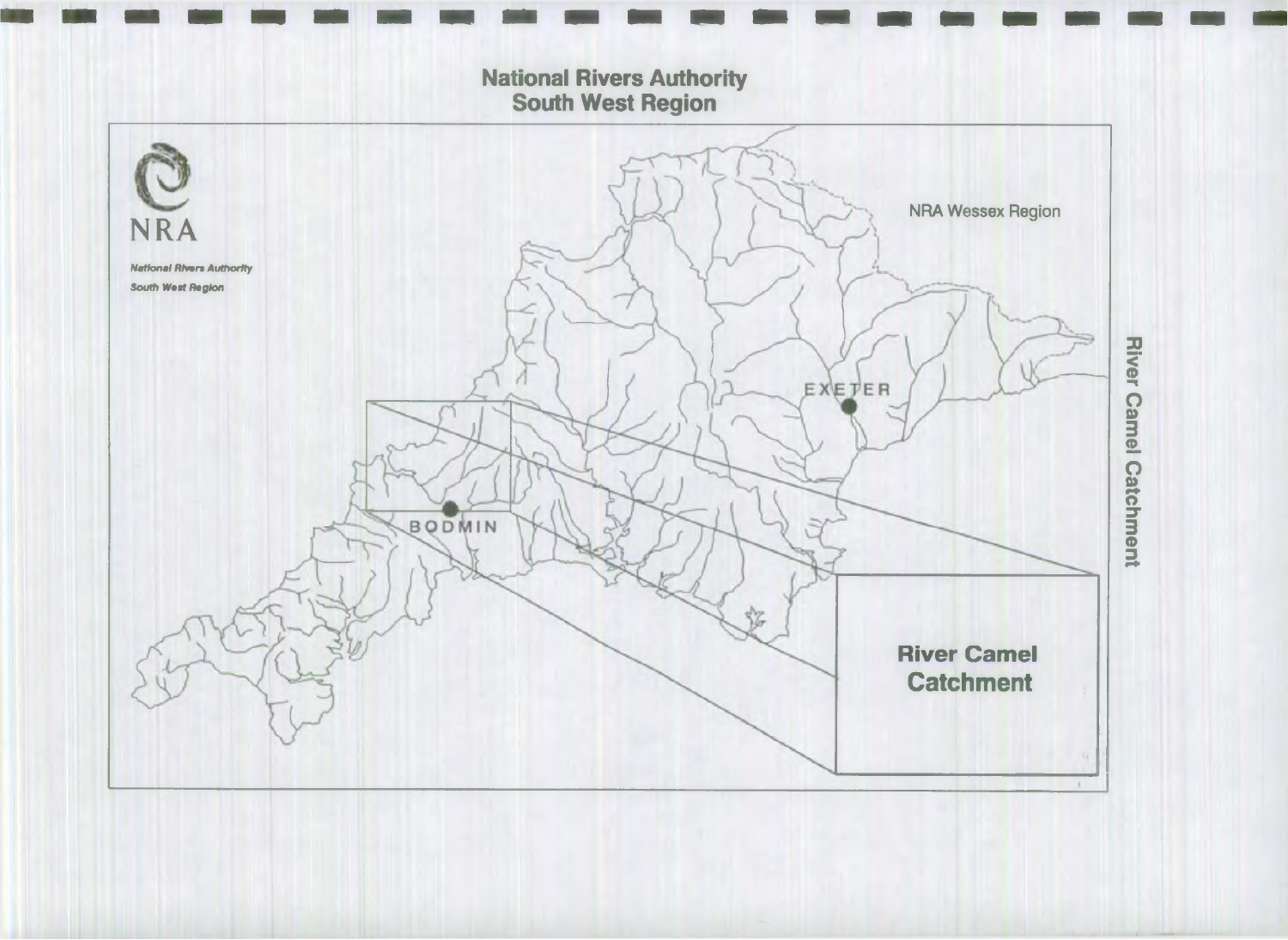## 1. INTRODUCTION

Monitoring to assess the quality of river waters is undertaken in thirty-four catchments within the region. As part of this monitoring programme samples are collected routinely from selected monitoring points at a pre-determined frequency per year, usually twelve spaced at monthly intervals. Each monitoring point provides data for the water quality of a river reach (in kilometres) upstream of the monitoring point.

Each water sample collected from each monitoring point is analysed for a range of chemical and physical constituents or properties known as determinands. The analytical results for each sample are entered into a computer database called the Water Quality Archive.

Selected data are accessed from the Archive so that the quality of each river reach can be determined based on a River Classification System developed by the National Water Council (NWC), (7.1).

This report presents the river water quality classification for 1991 for monitored river reaches in the River Camel catchment.

# 2. RIVER CAMEL CATCHMENT

The River Camel flows over a distance of 34.6 km from its source to the tidal limit, (Appendix 8.1). Water quality was monitored at twelve locations on the main river; eleven of these sites were sampled at approximately monthly intervals. The site at Grogley Bridge, which is a National Water Quality Monitoring point, was sampled fortnightly.

Issey Brook and Polmorla Stream flow over a distance of 4.9 km and 6.7 km respectively from their source to the tidal limit, (Appendix 8.1) and were each monitored at approximately monthly intervals at one location situated in the lower reaches.

The River Amble flows over a distance of 10.7 km from its source to the tidal limit, (Appendix 8.1) and was monitored at two locations at approximately monthly intervals.

The River Allen flows over a distance of 19.1 km from its source to the tidal limit, (Appendix 8.1) and was monitored at three locations at monthly intervals.

Throughout the Camel catchment eight secondary tributaries (River Ruthern, Stannon Stream, Lanivet Stream, St. Lawrence Stream, De Lank River, Clerkenwater Stream and Davidstow Stream) of the River Camel were monitored at approximately monthly intervals.

# 2.1 SECONDARY TRIBUTARIES

The River Ruthern (9.4 km), Delank River (14.8 km), Lanivet Stream (6.1 km) and St. Lawrence Stream (5.3 km) were monitored at two locations between their source and the confluence with the River Camel, (Appendix 8.1).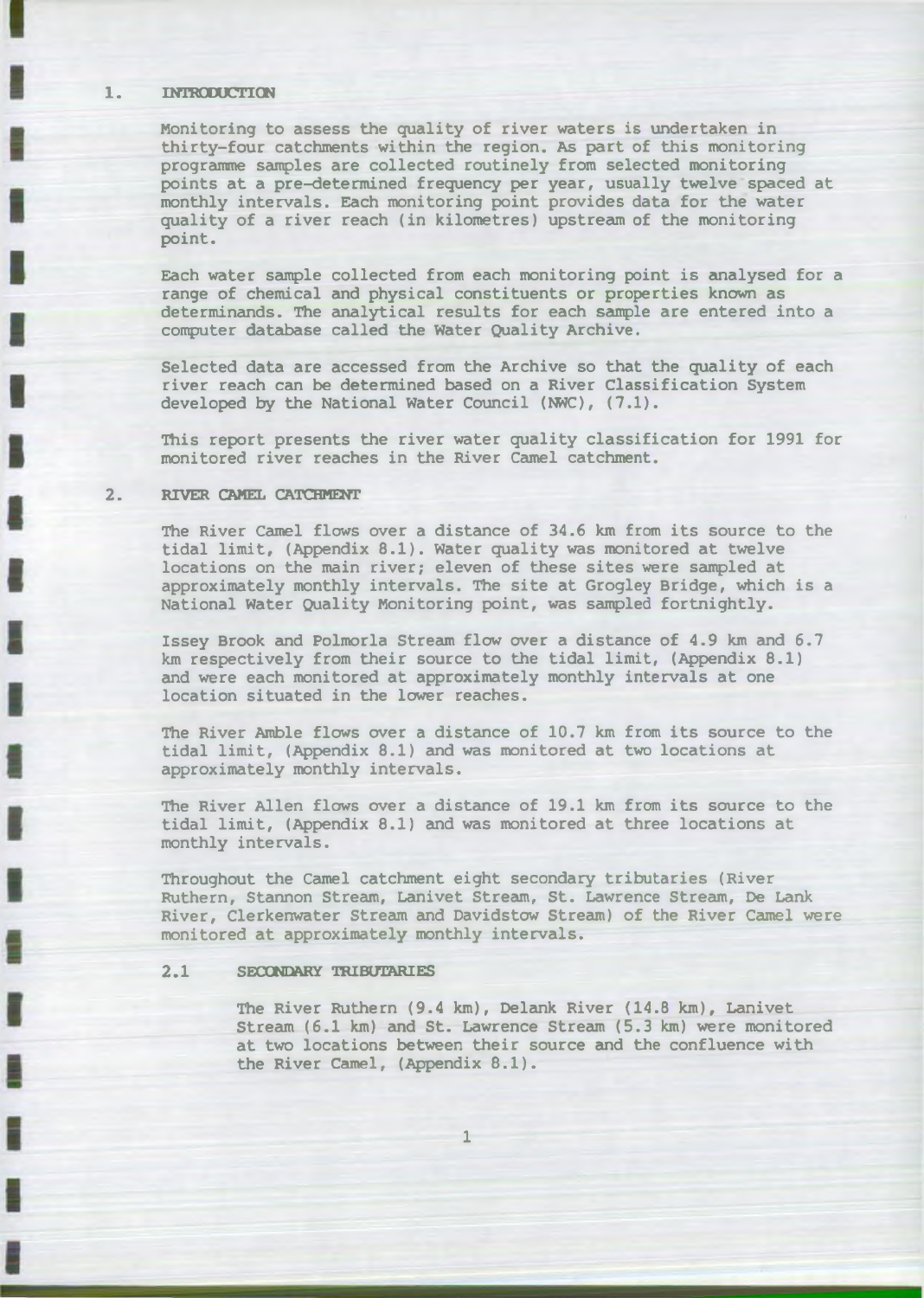The River Dunmere (1.9 km), Clerkenwater Stream (4.7 km) Stannon Stream (6.8 km) and Davidstow Stream (4.8 km) were monitored at one location. Monitoring points are all located in the lower reaches of these streams.

П

Each sample was analysed for a minimum number of determinands (Appendix 8.2) plus additional determinands based on local knowledge of the catchment. In addition, at selected sites, certain metal analyses were carried out.

The analytical results from all of these samples have been entered into the Water Quality Archive and can be accessed through the Water Resources Act Register, (7.2).

# 3. NATIONAL WATER COUNCIL'S RIVER CLASSIFICATION SYSTEM

## 3.1 River Quality Objectives

In 1978 River Quality Objectives (RQOs) were assigned to all river lengths that were part of the routine monitoring network and to those additional watercourses, which were not part of the routine network, but which received discharges of effluents.

For the majority of watercourses long term objectives were identified based on existing and assumed adequate quality for the long term protection of the watercourse. In a few instances short term objectives were identified but no timetable for the achievement of the associated long term objective was set.

The RQOs currently in use in the River Camel catchment are identified in Appendix 8.1.

3.2 River Quality Classification

River water quality is classified using the National Water Council's (NWC) River Classification System (see Appendix 8.3), which identifies river water quality as being one of five quality classes as shown in Table 1 below:

Table 1 - National Water Council - River Classification System

| Class          | Description         |
|----------------|---------------------|
| 1A             | Good quality        |
| 1B             | Lesser good quality |
| $\overline{2}$ | Fair quality        |
| 3              | Poor quality        |
|                | Bad quality         |

Using the NWC system, the classification of river water quality is based on the values of certain determinands as arithmetic means or as 95 percentiles (5 percentiles are used for pH and dissolved oxygen) as indicated in Appendices 8.4 and 8.4.1.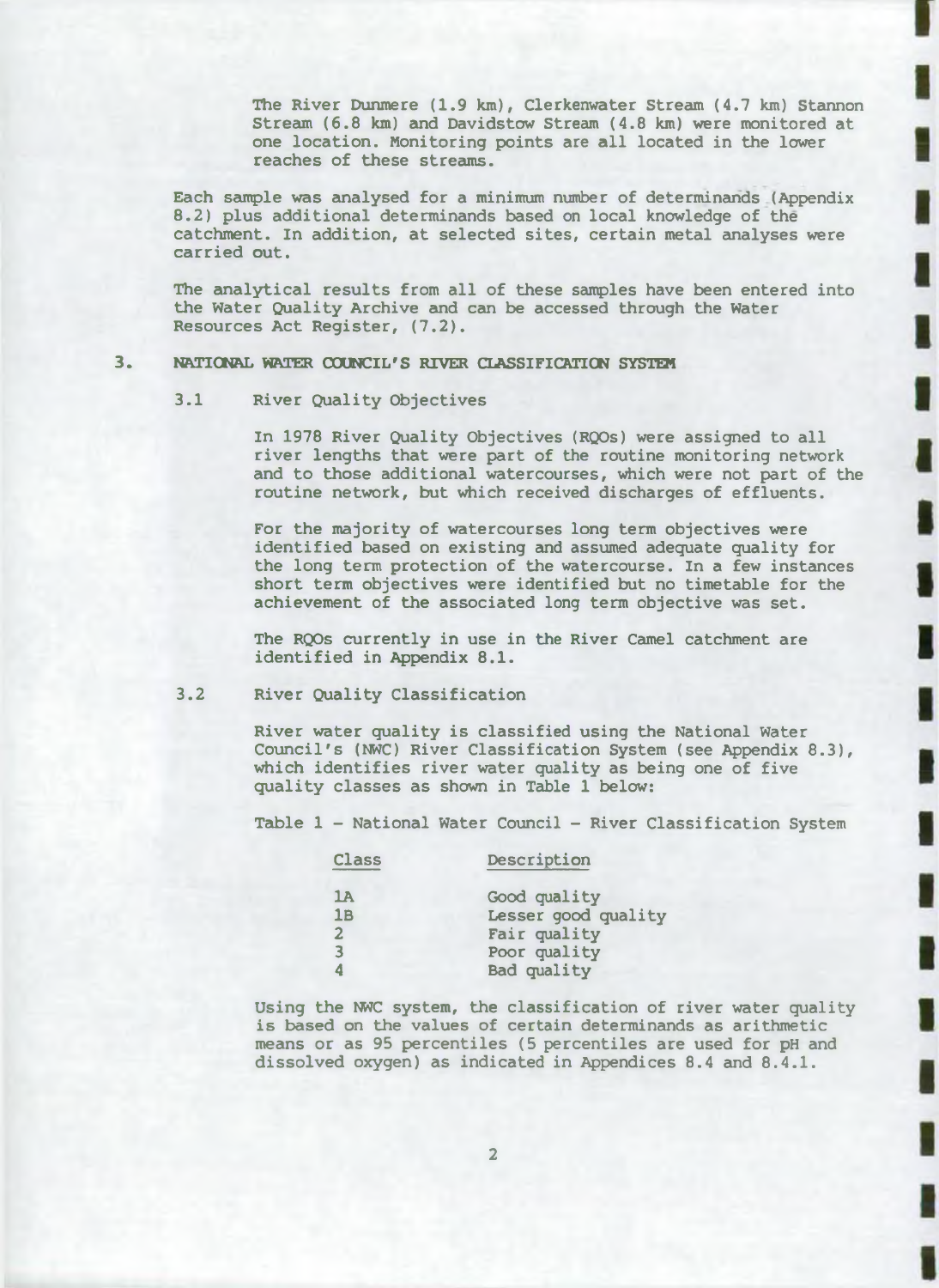The quality classification system incorporates some of the European Inland Fisheries Advisory Commission (EIFAC) criteria (Appendix 8.3) recommended for use by the NWC system.

# 4. 1991 RIVER WATER QUALITY CLASSIFICATION

Analytical data collected from monitoring during 1989, 1990 and 1991 were processed through a computerised river water quality classification programme. This resulted in a quality class being assigned to each monitored river reach as indicated in Appendix 8.5.

The quality class for 1991 can be compared against the appropriate River Quality Objective and previous annual quality classes (1985-1990) also based on three years combined data, for each river reach in Appendix 8.5.

The river water classification system used to classify each river length is identical to the system used both in 1985 and 1990 for the Department of the Environment's Quinquennial River Quality Surveys. The determinand classification criteria used to determine the annual quality classes in 1985, subsequent years and for 1991 are indicated in Appendices 8.4 and 8.4.1.

The river quality classes for 1991 of monitored river reaches in the catchment are shown in map form in Appendix 8.6.

The calculated determinand statistics for pH, temperature, dissolved oxygen, biochemical oxygen demand (BOD), total ammonia, un-ionised ammonia, suspended solids, copper and zinc from which the quality class was determined for each river reach, are indicated in Appendix 8.7.

## 5. NON-COMPLIANCE WITH QUALITY OBJECTIVES

Those monitored river reaches within the catchment, which do not comply with their assigned (RQO), are shown in map form in Appendix 8.8.

Appendix 8.9 indicates the number of samples analysed for each determinand over the period 1989 to 1991 and the number of sample results per determinand, which exceed the determinand quality standard.

For those non-compliant river reaches in the catchment, the extent of exceedance of the calculated determinand statistic with the relevant quality standard (represented as a percentage), is indicated in Appendix 8 **.**10**.**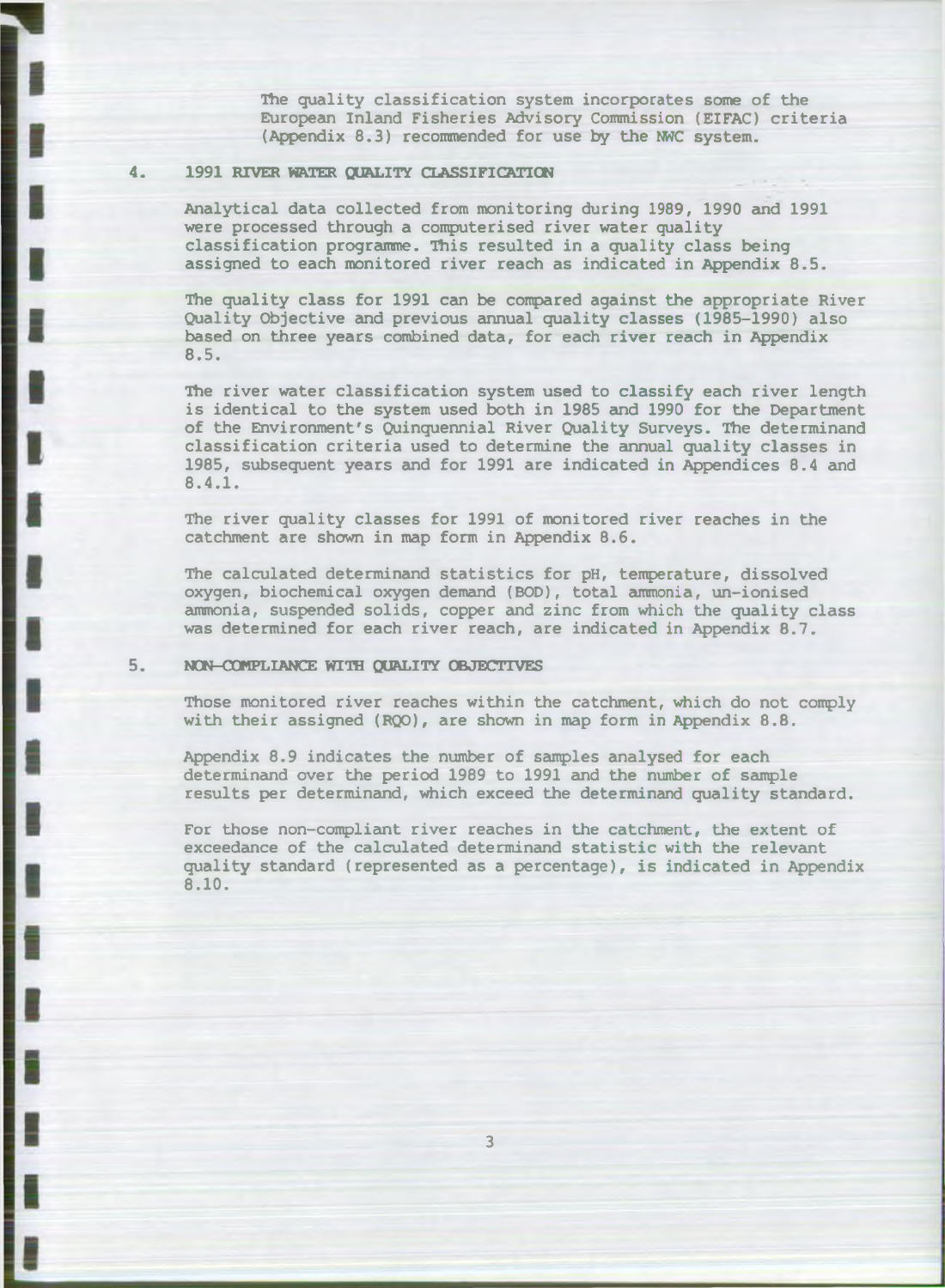RIVER REACH

RIVER LENGTH

RIVER QUALITY OBJECTIVE

95 percentiles

5 percentiles

BIOLOGICAL OXYGEN DEMAND (5 day carbonaceous ATU)

**PH**

UN-IONISED AMMONIA

SUSPENDED SOLIDS

USER REFERENCE NUMBER

INFERRED STRETCH

A segment of water, upstream from sampling point to the next sampling point.

River distance in kilometres.

That NWC class,which protects the most sensitive use of the water.

٥

H

Maximum limits, which must be met for at least 95% of the time.

Minimum limits, which must be met for at least 95% of the time.

A standard test measuring the microbial uptake of oxygen - an estimate of organic pollution.

A scale of acid to alkali.

Fraction of ammonia poisonous to fish,  $NH<sup>3</sup>$ .

Solids removed by filtration or centrifuge under specific conditions.

Reference number allocated to a sampling point.

Segment of water, which is not monitored and whose water quality classification is assigned from the monitored reach upstream.

# 7. REFERENCES

Reference

- 7.1 National Water Council (1977). River Water Quality: The Next Stage. Review of Discharge Consent Conditions. London.
- 7.2 Water Resources Act 1991 Section 190.
- 7.3 Alabaster J. S. and Lloyd R. Water Quality Criteria for Freshwater Fish, 2nd edition, 1982. Butterworths.

4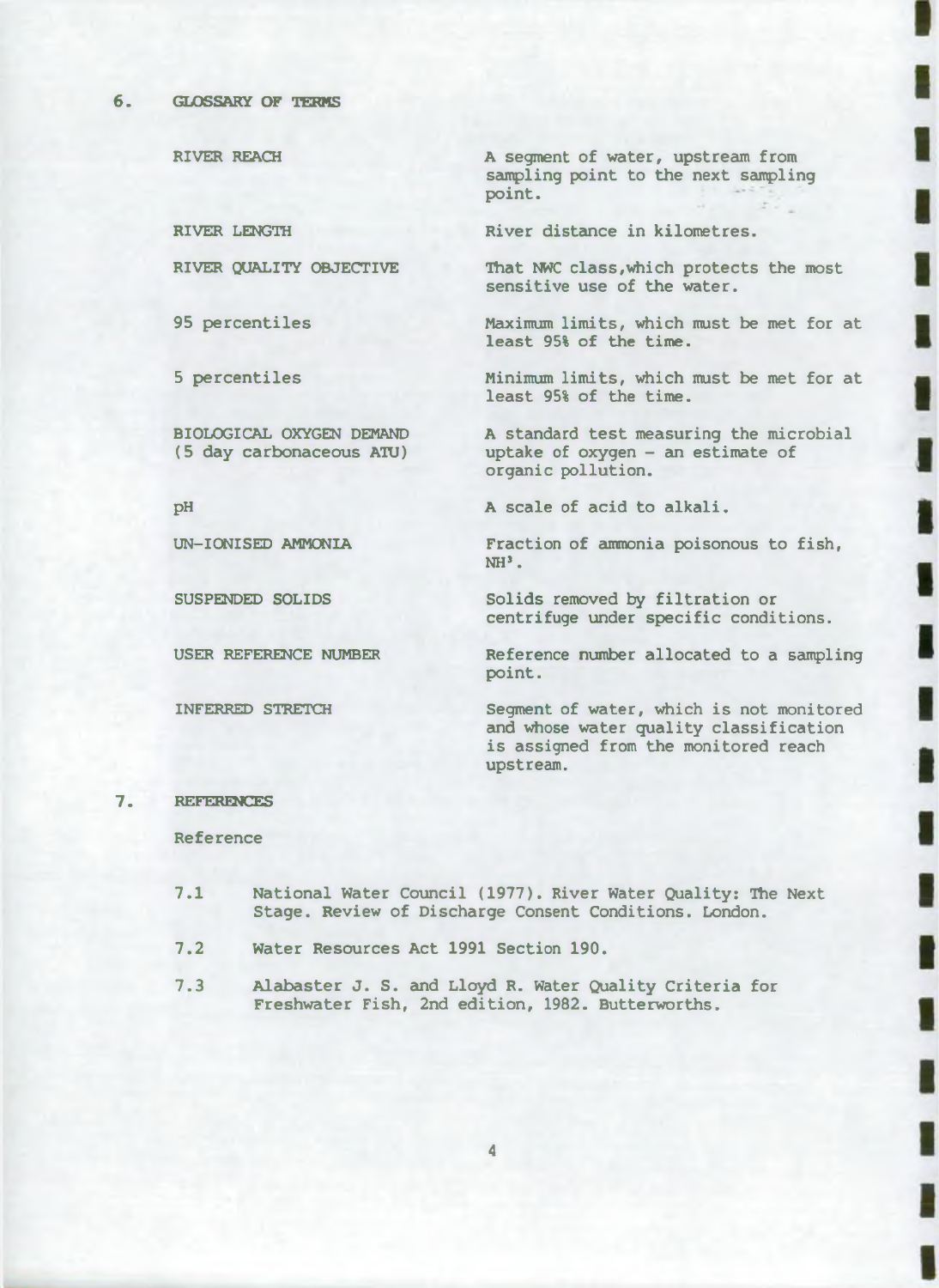

Appendix 8.1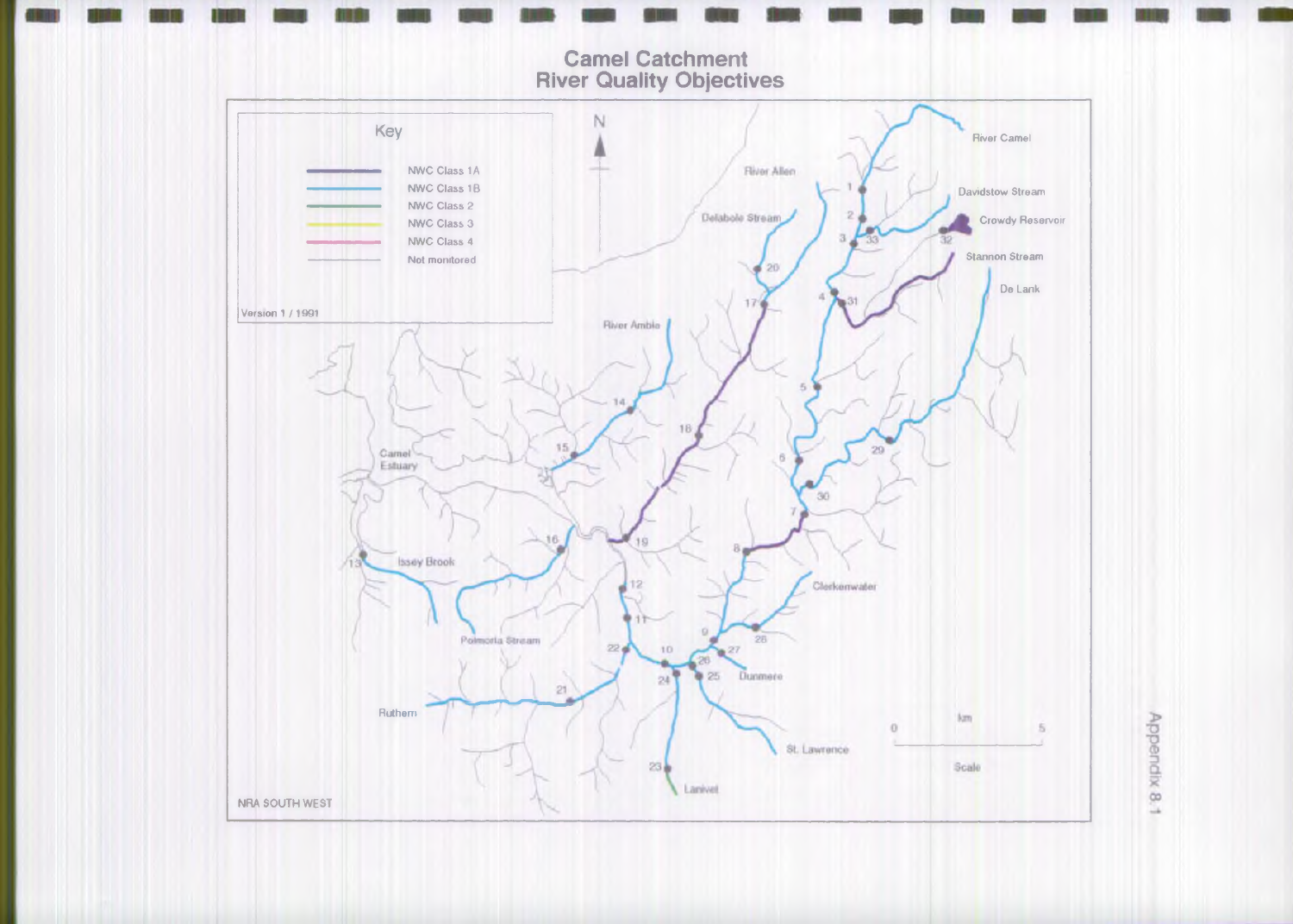# BASIC DETERMINAND ANALYTICAL SUITE FOR ALL CIASSIFIED RIVER SITES

pH as pH Units Conductivity at 20 C as uS/cm Water temperature (Cel) Oxygen dissolved % saturation Oxygen dissolved as mg/1 O Biochemical oxygen demand (5 day total ATU) as mg/1 O Total organic carbon as mg/1 C Nitrogen ammoniacal as mg/1 N Ammonia un-ionised as mg/1 N Nitrate as mg/1 N Nitrite as mg/1 N Suspended solids at 105 C as mg/1 Total hardness as mg/1 CaC03 Chloride as mg/1 Cl Orthophosphate (total) as mg/1 P Silicate reactive dissolved as mg/1 Si02 Sulphate (dissolved) as mg/1 S04 Sodium (total) as mg/1 Na Potassium (total) as mg/1 K Magnesium (total) as mg/1 Mg Calcium (total) as mg/1 Ca Alkalinity as pH 4.5 as mg/1 CaC03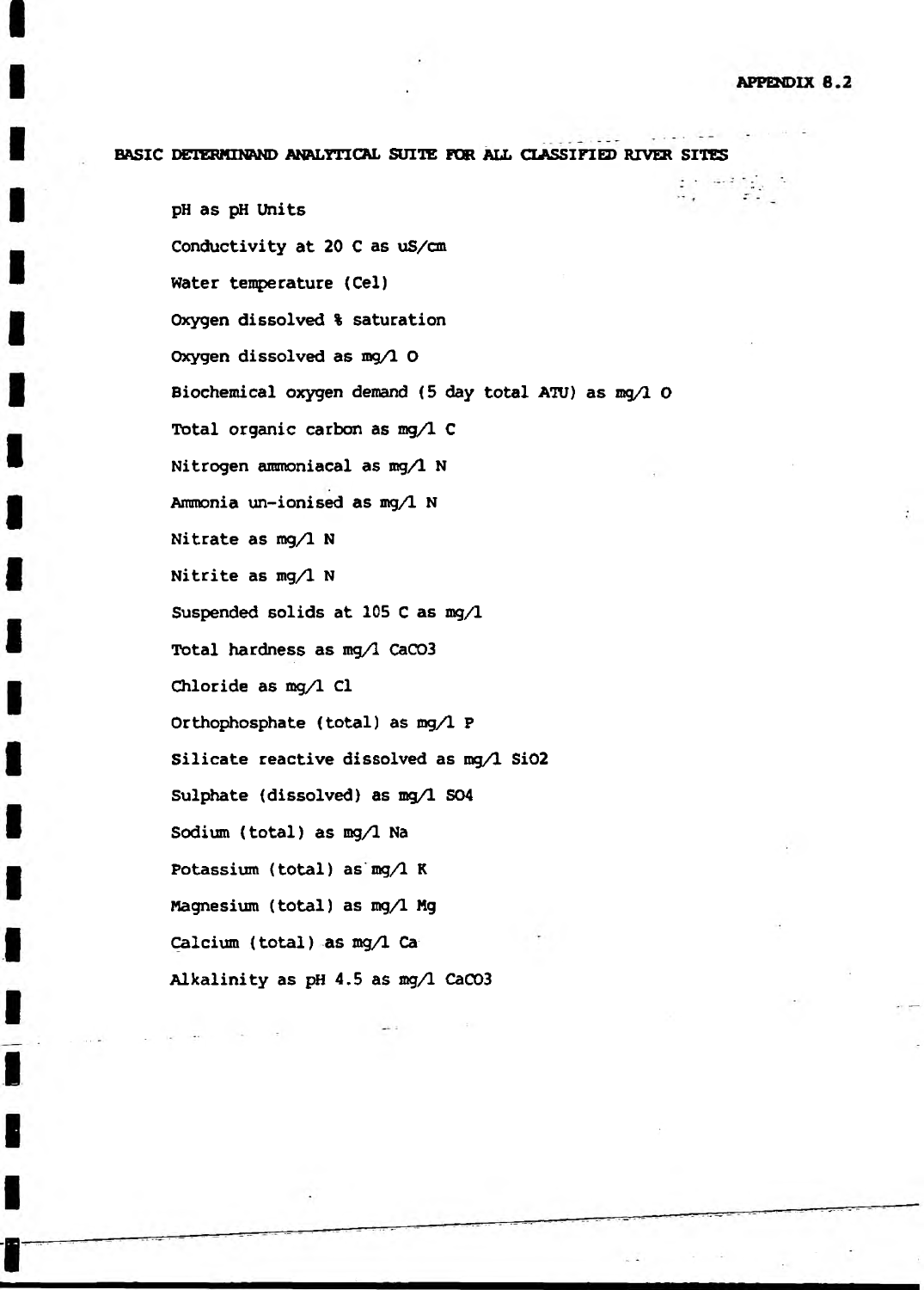APPENDIX 8.

# **NVC RIVER QUALITY CLASSIFICATION SYSTEM**

£

| River Class        |                | <b>Quality criteria</b>                                                                                                     |          | <b>Remarks</b>                                                                                                                                                                                                                 |       | F + + + + + +<br>Current potential uses                            |
|--------------------|----------------|-----------------------------------------------------------------------------------------------------------------------------|----------|--------------------------------------------------------------------------------------------------------------------------------------------------------------------------------------------------------------------------------|-------|--------------------------------------------------------------------|
|                    |                | Class limiting criteria (95 percentile)                                                                                     |          |                                                                                                                                                                                                                                |       |                                                                    |
| 7A Good<br>Quality | (i)            | Dissolved oxygen saturation<br>greater than 80%                                                                             | $\{ii\}$ | Average BOD probably not<br>greater than 1.5 mg/1                                                                                                                                                                              | (i)   | Water of high quality<br>suitable for potable supply               |
|                    | (ii)           | Biochemical oxygen demand<br>not greater than $3 \text{ mg}/\frac{3}{2}$                                                    | (iii)    | Visible evidence of pollution<br>should be absent                                                                                                                                                                              |       | abstractions and for all<br>abstractions                           |
|                    | (iii)          | Ausonia not greater than<br>$0.4$ mg/1                                                                                      |          |                                                                                                                                                                                                                                | (ii)  | Game or other high class<br>fisheries                              |
|                    | (iv)           | Where the water is abstracted<br>for drinking water, it complies<br>with requirements for A2* water                         |          |                                                                                                                                                                                                                                | (iii) | High amenity value                                                 |
|                    | (v)            | Non-toxic to fish in EIFAC terms<br>(or best estimates if EIFAC<br>figures not available)                                   |          |                                                                                                                                                                                                                                |       |                                                                    |
| 18 Good            | (i)            | DO greater than 60% saturation                                                                                              | (i)      | Average BOD probably not                                                                                                                                                                                                       |       | Water of less high quality                                         |
| mQuality           | (i)<br>(iii)   | BOD not greater than 5 mg/l<br>Ammonia not greater than<br>$0.9$ mg/1                                                       | (iii)    | greater than $2 \text{ ng}/1$<br>Average ammonia probably not<br>greater than 0.5 mg/1                                                                                                                                         |       | than Class 1A but usable for<br>substantially the same<br>purposes |
|                    | (iv)           | Where water is abstracted for<br>drinking water, it complies with                                                           |          | (iii) Visible evidence of pollution<br>should be absent                                                                                                                                                                        |       |                                                                    |
|                    | $(\mathsf{v})$ | the requirements for A2* water<br>Non-toxic to fish in EIFAC terms<br>(or best estimates if EIFAC<br>figures not available) | (iv)     | Waters of high quality which<br>cannot be placed in Class 1A<br>because of the high proportion<br>of high quality effluent present<br>or because of the effect of<br>physical factors such as<br>canalisation, low gradient or |       |                                                                    |
|                    |                |                                                                                                                             | (v)      | eutrophication<br>Class 1A and Class 1B together<br>are essentially the Class 1 of the<br>River Pollution Survey (RPS)                                                                                                         |       | ۰,                                                                 |
| Fair               | (i)            | DO greater than 40% saturation                                                                                              | (i)      | Average 800 probably not                                                                                                                                                                                                       | (i)   | Waters suitable for potable                                        |
| Quality            | (i)<br>(iii)   | 80D not greater than 9 mg/1<br>Where water is abstracted for<br>drinking water it complies with                             | (iii)    | greater than $5 \text{ mg/l}$<br>Similar to Class 2 of RPS<br>(iii) Water not showing physical                                                                                                                                 | (iii) | supply after advanced<br>treatment<br>Supporting reasonably good   |
|                    | (iv)           | the requirements for A3* water<br>Non-toxic to fish in EIFAC terms<br>(or best estimates if EIFAC<br>figures not available) |          | signs of pollution other than<br>humic colouration and a little<br>foaning below weirs<br>$\mathcal{A}^{\mathcal{A}}$ . We set                                                                                                 | (iii) | coarse fisheries<br>Moderate amenity value                         |
|                    |                |                                                                                                                             |          |                                                                                                                                                                                                                                |       |                                                                    |
|                    |                |                                                                                                                             |          |                                                                                                                                                                                                                                |       |                                                                    |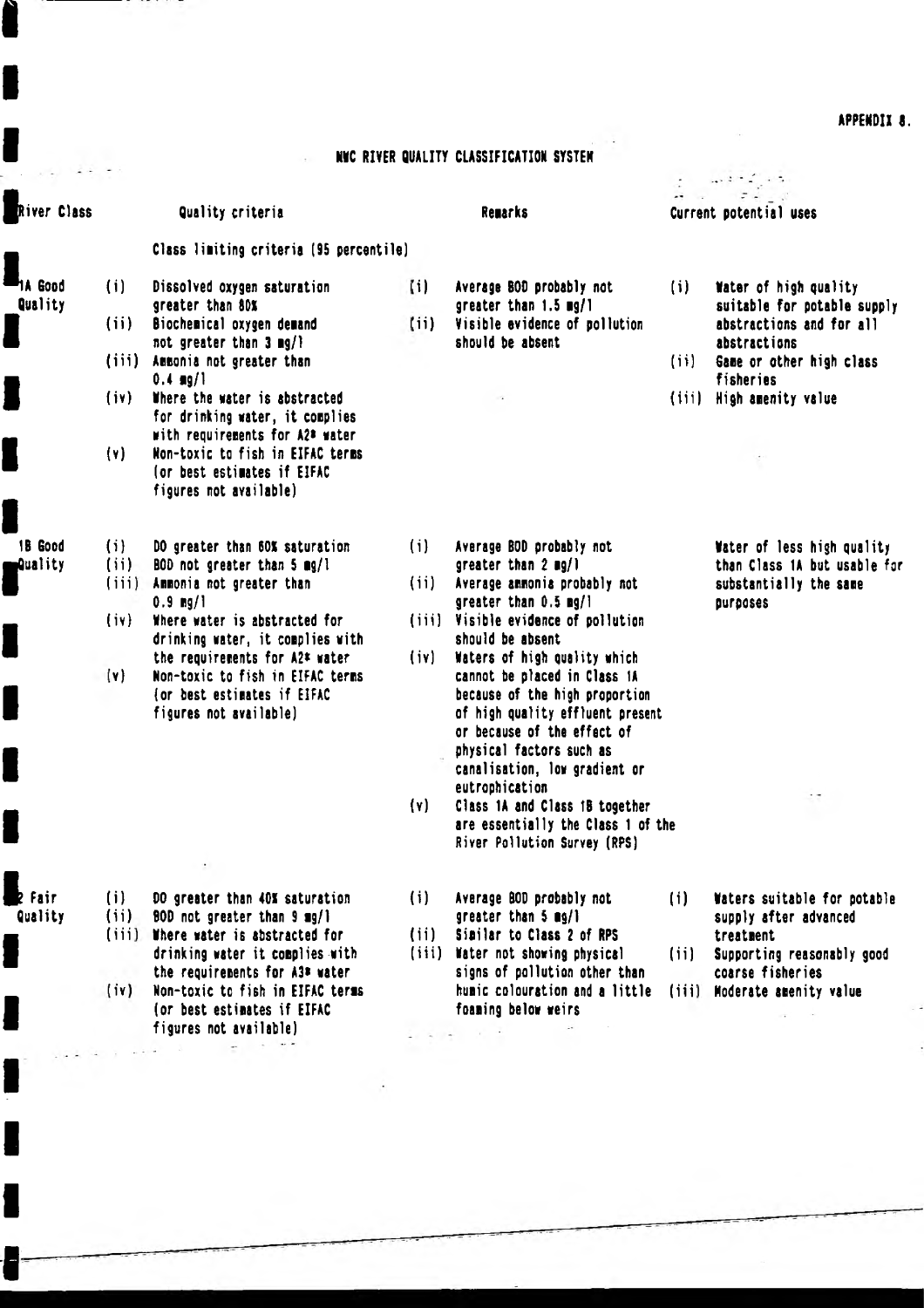| 3 Poor<br>Quality | (i)<br>(ii)<br>(iii) | 00 greater than 10% saturation<br>Not likely to be anaerobic<br>BOD not greater than 17 mg/l.<br>This may not apply if there is a | Similar to Class 3 of RPS | Waters which are polluted tom<br>an extent that fish are abse<br>only sporadically present.<br>May be used for low grade |
|-------------------|----------------------|-----------------------------------------------------------------------------------------------------------------------------------|---------------------------|--------------------------------------------------------------------------------------------------------------------------|
|                   |                      | high degree of re-aeration                                                                                                        |                           | industrial abstraction<br>purposes. Considerable<br>potential for further use<br>if cleaned up                           |
| 4 8ad<br>Quality  |                      | Waters which are inferior to<br>Class 3 in terms of dissolved<br>oxygen and likely to be<br>anaerobic at times                    | Similar to Class 4 of RPS | Waters which are grossly<br>polluted and are likely to<br>cause nuisance                                                 |
|                   |                      | DO greater than 10% saturation                                                                                                    |                           | Insignificant watercourses<br>and ditches not usable, where<br>the objective is simply to<br>prevent nuisance developing |

- Notes (a) Under extreme weather conditions (eg flood, drought, freeze-up), or when dominated by plant growth, or by aquatic plant decay, rivers usually in Class 1, 2, and 3 may have BODs and dissolved oxygen levels, or annonia content outside the stated levels for those Classes. When this occurs the cause should be stated along with analytical results.
	- (b) The BOD determinations refer to 5 day carbonaceous BOD (ATU). Annonia figures are expressed as NHt. \*\*
	- (c) In nost instances the chenical classification given above will be suitable. However, the basis of the classification is restricted to a finite number of chemical determinands and there may be a few cases where the presence of a chemical substance other than those used in the classification markedly reduces the quality of the water. In such cases, the quality classification of the water should be down-graded on the basis of biota actually present, and the reasons stated. (d) EIFAC (European Inland Fisheries Advisory Commission) limits should be expressed as 95 percentile limits.
- \* EEC category A2 and A3 requirements are those specified in the EEC Council directive of 16 June 1975 concerning the Quality of Surfad

\*\* Ammonia Conversion Factors

(mg  $NH<sub>4</sub>/1$  to mg  $N/1$ )

Water intended for Abstraction of Drinking Water in the Member State.

| Class 1A |  | 0.4 mg NH <sub>4</sub> /1 = 0.31 mg N/1   |  |  |  |
|----------|--|-------------------------------------------|--|--|--|
| Class 1B |  | 0.9 mg NH <sub>s</sub> $/1$ = 0.70 mg N/1 |  |  |  |
|          |  | $0.5$ mg NH <sub>4</sub> /1 = 0.39 mg N/1 |  |  |  |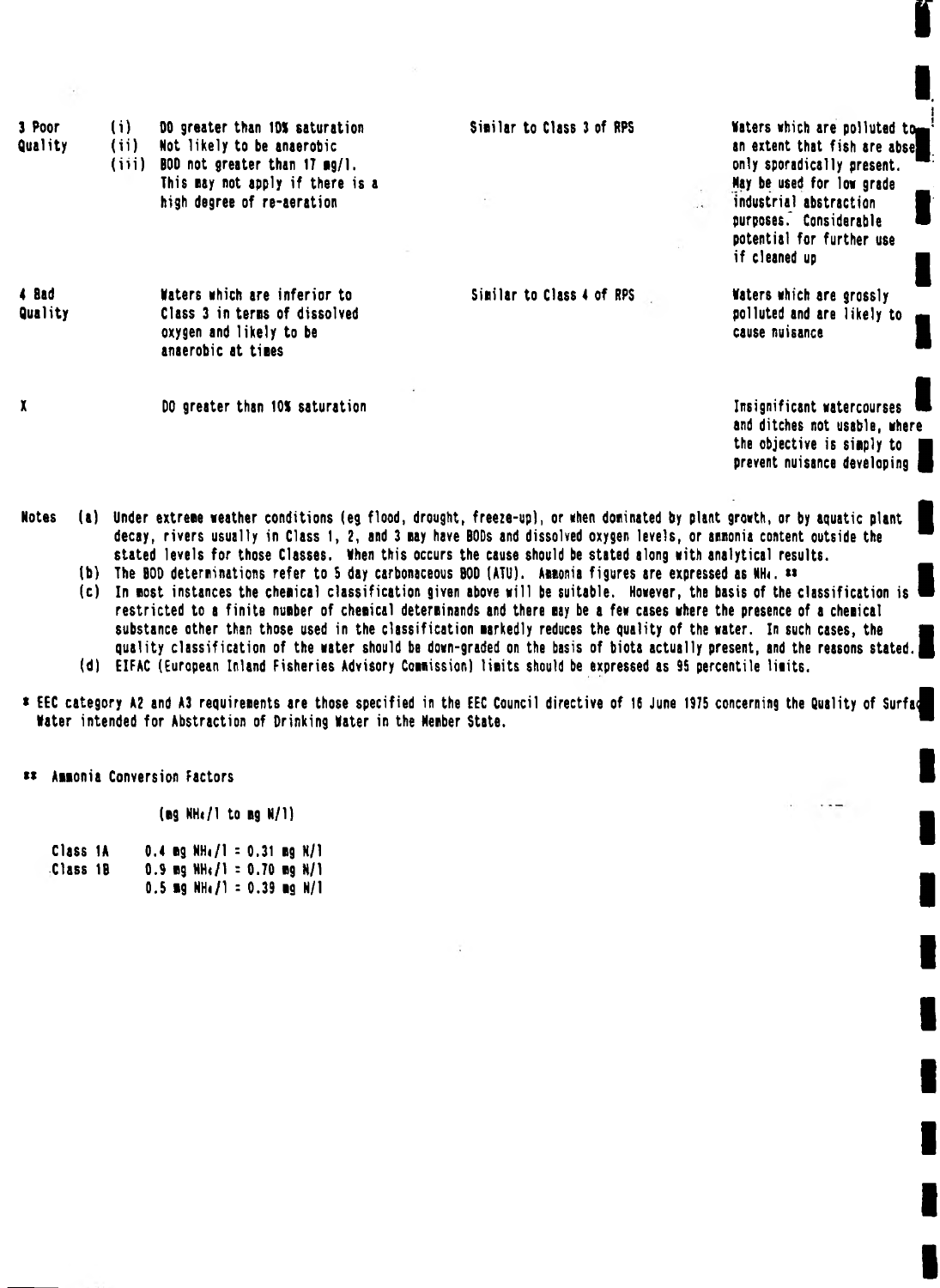## NWC RIVER CLASSIFICATION SYSTEM

CRITERIA *USED* BY NATIONAL RIVERS AUTHORITY - SOUTH WEST REGION FOR NON-HETALLIC DETERMINANDS

River Quality Criteria Class

- 1A Dissolved oxygen % saturation greater than 80% BOD (ATU) not greater than 3 mg/1 0 Total ammonia not greater than 0.31 mg/1 N Non-ionised ammonia not greater than 0.021 mg/1 N Temperature not greater than 21.5 C pH greater than 5.0 and less than 9.0 Suspended solids not greater than 25 mg/1
- IB Dissolved oxygen % saturation greater than 60% BOD (ATU) not greater than 5 mg/1 O Total ammonia not greater than  $0.70$  mg/l N Non-ionised ammonia not greater than 0.021 mg/1 N Temperature not greater than 21.5 C pH greater than 5.0 and less than 9.0 Suspended solids not greater than 25 mg/1
- 2 Dissolved oxygen & saturation greater than 40% BOD (ATU) not greater than  $9 \text{ mg}/100$ Total ammonia not greater than  $1.56$  mg/l N Non-ionised ammonia not greater than 0.021 mg/1 N Temperature not greater than 28 C pH greater than 5.0 and less than 9.0 Suspended solids not greater than 25 mg/1
- 3 Dissolved oxygen % saturation greater than 10% BOD (ATU) not greater than 17 mg/1 O
- 4 Dissolved oxygen % saturation not greater than 10% BOD (ATU) greater than 17 mg/1 O

STATISTICS USED BY NATIONAL RIVERS AUTHORITY - SOUIH WEST REGION

Determinand Statistic

Dissolved oxygen 5 percentile BOD (ATU) 95 percentile Total ammonia 95 percentile Non-ionised ammonia 95 percentile Temperature 95 percentile

-■pH-- - - 5 percentile 95 percentile

Suspended solids and the mean suspended solids and the mean suspended solids arithmetic mean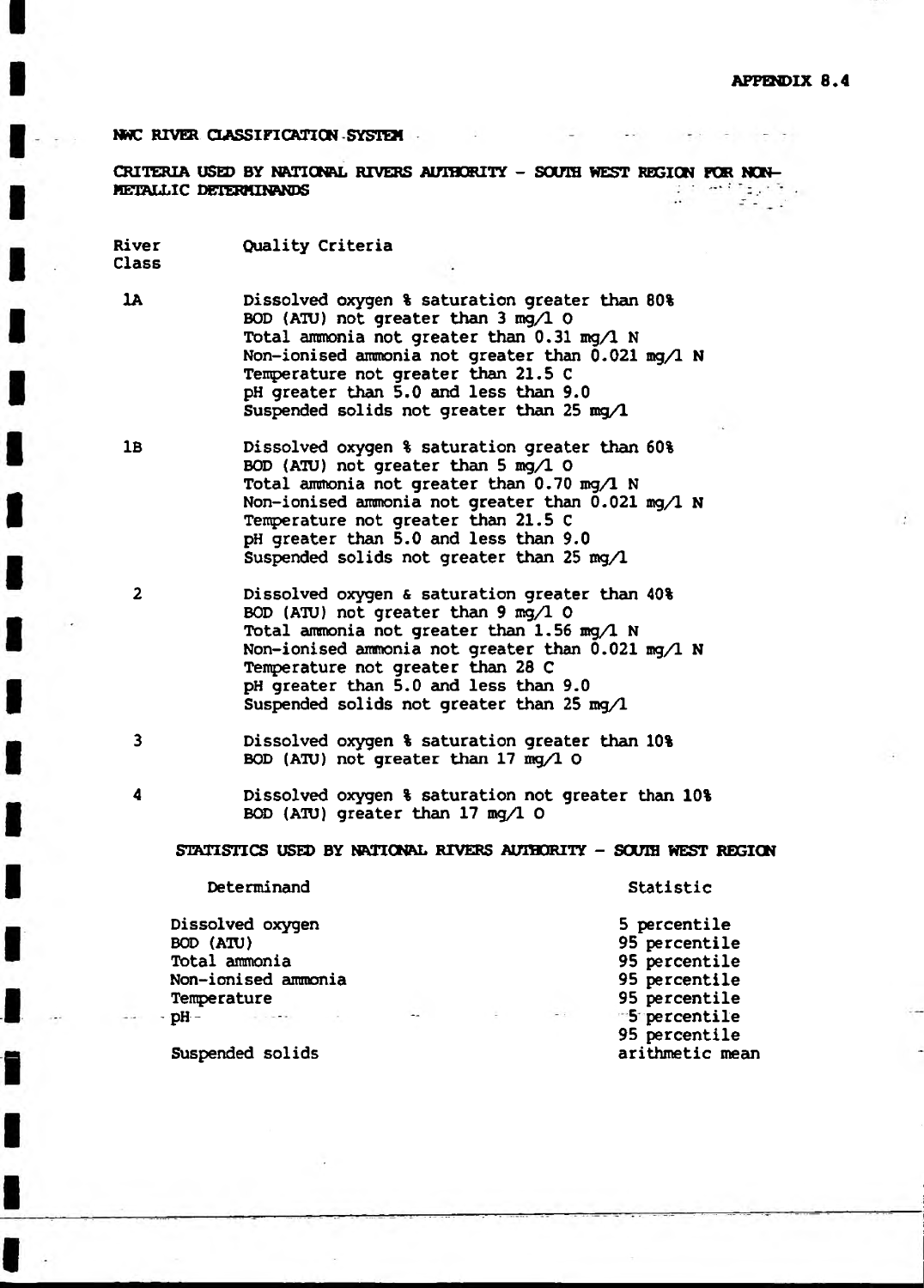$\Box$  and  $\Box$  is  $\Box$ 

 $\sim$ 

# NWC RIVER CLASSIFICATION SYSTEM

CRITERIA USED BY NATIONAL RIVERS AUTHORITY - SOUTH WEST REGION FOR METALLIC DETERMINANDS

# SOLUBLE COPPER

| Statistic     | Soluble Copper*<br>$uq/l$ Cu<br>Class 1 Class 2 |
|---------------|-------------------------------------------------|
| 95 percentile | $\zeta = 5$ >                                   |
| 95 percentile | 22<br>$\langle$ = 22 >                          |
| 95 percentile | $\zeta = 40$<br>40                              |
| 95 percentile | $\epsilon$ = 112<br>112                         |
|               |                                                 |

 $\star$ 

Total copper is used for classification until sufficient data on soluble copper can be obtained.

# TOTAL ZINC

 $\sim$ 

| Total Hardness (mean)<br>$mq/1$ CaCO3 | Statistic     | Total Zinc<br>uq∕l Zn<br>Class 1 Class 2 Class 3 |
|---------------------------------------|---------------|--------------------------------------------------|
| $0 - 10$                              | 95 percentile | $\langle$ = 30 $\langle$ = 300 $\rangle$ 300     |
| $10 - 50$                             | 95 percentile | $\zeta = 200 \leq m = 700 \geq 700$              |
| $50 - 100$                            | 95 percentile | $\langle$ = 300 $\langle$ = 1000 > 1000          |
| $100 - 300$                           | 95 percentile | $\langle$ = 500 $\langle$ = 2000 $\rangle$ 2000  |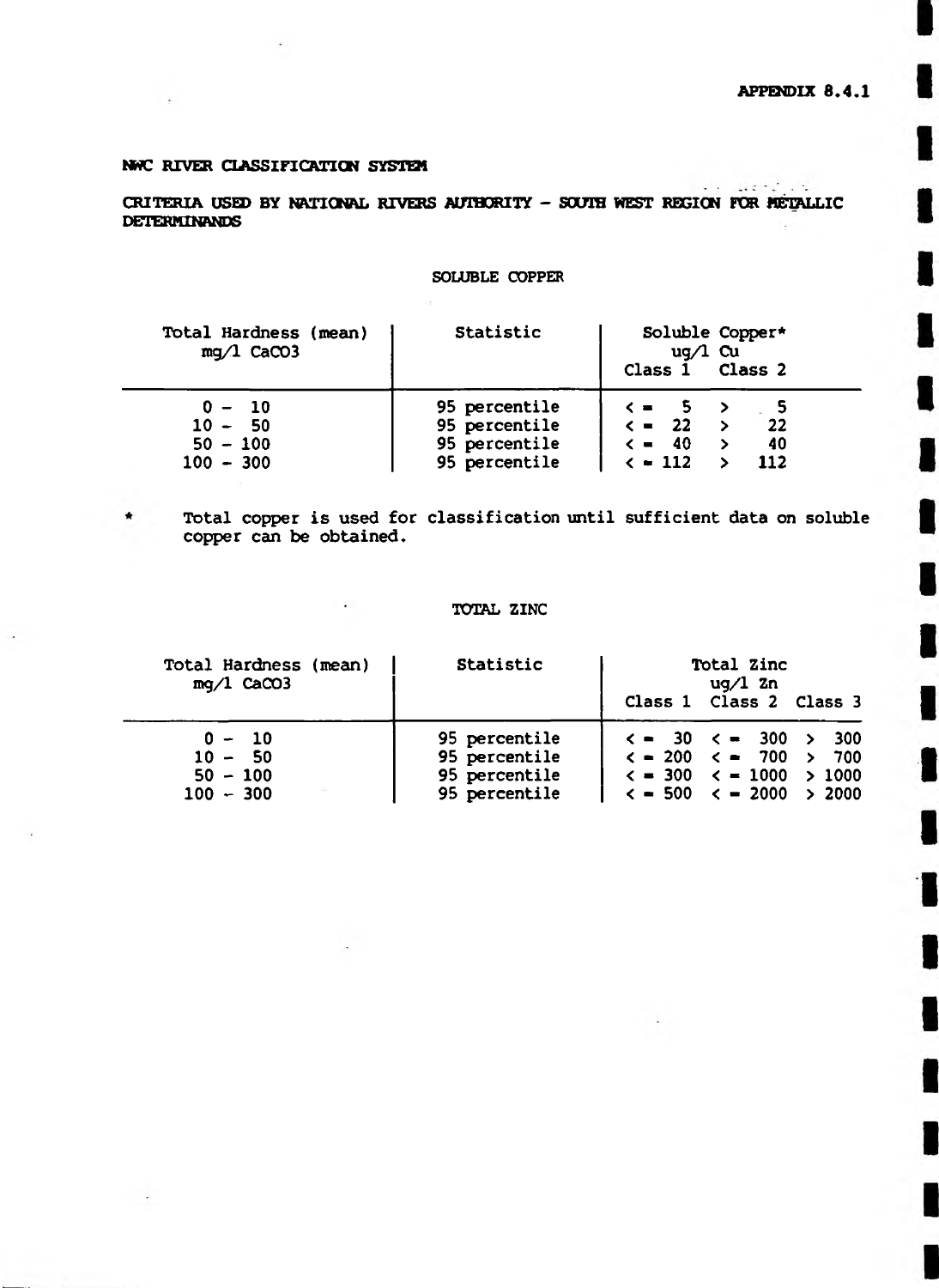#### NATIONAL RIVERS AUTHORITY - SOUTH WEST REGION 1991 RIVER WATER QUALITY CLASSIFICATION CATCHMENT: CAMEL

| <b> 1991 Map River</b><br><b>Position</b><br><b>Number</b> |                            | <b>Reach upstream of</b>                     | User<br>  Reference  <br><b>Number</b> | National<br>Grid<br>Reference | Length<br>(km) | <b>Reach  Distance </b><br>from<br><b>SOUTCO</b><br>(km) | River<br><b>Quality</b><br> Objective   Class   Class   Class   Class   Class   Class   Class | 85<br><b>NWC</b>        | 86<br><b>NMC</b>        | 87<br><b>IMC</b>        | 88<br><b>NWC</b>        | 89<br><b>NWC</b>          | 90<br><b>NWC</b>              | -91 1<br><b>NWC</b>     |            |
|------------------------------------------------------------|----------------------------|----------------------------------------------|----------------------------------------|-------------------------------|----------------|----------------------------------------------------------|-----------------------------------------------------------------------------------------------|-------------------------|-------------------------|-------------------------|-------------------------|---------------------------|-------------------------------|-------------------------|------------|
|                                                            |                            |                                              |                                        |                               |                |                                                          |                                                                                               |                         |                         |                         |                         |                           |                               |                         |            |
|                                                            | <b>I CAMEL</b>             | <b>SLAUGHTERBRIDGE</b>                       |                                        | R25B021   SX 1093 8555        | 4.9            | 4.9                                                      | 18                                                                                            | 1B                      | 2                       | $\overline{\mathbf{r}}$ | ıв                      | $\overline{\mathbf{2}}$   | $\overline{\mathbf{2}}$       | $\overline{2}$          |            |
| $\overline{\mathbf{2}}$                                    | <b>ICNEL</b>               | CAMELFORD BRIDGE                             |                                        | R25B001   SX 1067 8383        | 1.9            | 6.8                                                      | 18                                                                                            | 18                      | 1B                      | 1B                      | 1B                      | 1B                        | 3                             | 3                       |            |
| 3                                                          | <b>CAMEL</b>               | PENCARROW                                    |                                        | R25B022 (SX 1038 8270)        | 1.3            | 8.1                                                      | 18                                                                                            | 1B                      | $\mathbf{2}$            | 1B                      | 14                      | $\mathbf{3}$              | 3                             | 3                       |            |
|                                                            | CAMEL                      | <b>TRECARNE BRIDGE</b>                       |                                        | R25B002   SX 0973 8053        | 2.9            | 11.0                                                     | 18                                                                                            | 1B                      | 1B                      | 11                      | 18                      | 1B                        | 3                             | 3                       |            |
|                                                            | <b>CAMEL</b>               | <b>GAM BRIDGE</b>                            |                                        | R25B003 [SX 0887 7785]        | 3.4            | 14.4                                                     | 18                                                                                            | 1B                      | 18                      | 1B                      | 1B                      | 18                        | 1B                            | 18                      |            |
|                                                            | <b>CAMEL</b>               | WENPORD                                      |                                        | R25B023   SX 0850 7518        | 3.6            | 18.0                                                     | 18                                                                                            | 14                      | 1A                      | 1A                      | 1B                      | 1B                        | 18                            | 18                      |            |
|                                                            | CAMEL                      | <b>TRESARRET BRIDGE</b>                      |                                        | R25B004 ISX 0888 7313         | 2.6            | 20.6                                                     | 18                                                                                            | 18                      | 1B                      | 1B                      | 1B                      | 1B                        | 1B                            | 1B                      |            |
|                                                            | <b>CAMEL</b>               | <b>HELLANDBRIDGE</b>                         |                                        | R258005   SX 0655 7150        | 3.5            | 24.1                                                     | 1A                                                                                            | 14                      | 14                      | 11                      | 1B                      | 1A                        | 1A                            | 1B                      |            |
| 9                                                          | <b>ICAMEL</b>              | <b>DUNNERE BRIDGE</b>                        |                                        | R25B006   SX 0480 6781        | 4.8            | 28.9                                                     | 19                                                                                            | 18                      | 18                      | 1B                      | 1B                      | 1B                        | 18                            | 18                      |            |
| 10                                                         | <b>CAMEL</b>               | <b>INANSTALLON BRIDGE</b>                    |                                        | R25B007   SX 0348 6741        | 1.7            | 30.6                                                     | 18                                                                                            | 18                      | $\mathbf{z}$            | 1B                      | 1B                      | 1B                        | 19                            | 1B                      |            |
| 11                                                         | <b>CAMEL</b>               | <b>GROGLEY</b>                               |                                        | R25B008   SX 0153 6850        | 2.6            | 33.2                                                     | 1B                                                                                            | 18                      | 1B                      | 18                      | 1B                      | 1B                        | $\mathbf{z}$                  | $\mathbf{2}$            |            |
| 12                                                         | CAMEL                      | <b>POLBROCK</b>                              |                                        | R25B029   SX 0138 6949        | 1.3            | 34.5                                                     | 1B                                                                                            | 18                      | 1B                      | 18                      | 18                      | 1B                        | 14                            | 18                      |            |
|                                                            | <b>CAMEL</b>               | NORMAL TIDAL LIMIT (IRFERRED STRETCH)        |                                        |                               | 0.1            | 34.6                                                     | 18                                                                                            | 18                      | 1B                      | 1B                      | 18                      | 1B                        | 18                            | 1B                      |            |
| 13                                                         | <b>ISSEY BROOK</b>         | BELOW MELLINGEY TRIBUTARY                    |                                        | R25A024  SW 9206 7181         | 4.6            | 4.6                                                      | $\overline{1}B$                                                                               | 1B                      |                         |                         |                         |                           | $\overline{\mathbf{3}}$       | 3                       |            |
|                                                            | <b>ISSEY BROOK</b>         | <b>NORMAL TIDAL LIMIT (INFERRED STRETCH)</b> |                                        |                               | 0.3            | 4.9                                                      | 1B                                                                                            | 1B                      |                         |                         |                         |                           | $\mathbf{3}$                  | 3                       |            |
| $\overline{14}$                                            | <b>AMBLE</b>               | ST KEW FORD                                  |                                        | R25A010 \SX 0211 7678         | 5.1            | 5.1                                                      | 1B                                                                                            | 1B                      | 3                       | з                       | $\overline{1B}$         | $\overline{\mathbf{1}}$ B | 18                            | з.                      |            |
| 15                                                         | <b>AMBLE</b>               | <b>CHAPEL AMBLE BRIDGE</b>                   |                                        | R25A006 ISW 9988 7534         | 3.2            | 8.3                                                      | 1B                                                                                            | $\mathbf{z}$            | 3                       | 2                       | 1B                      | 1B                        | $\overline{\mathbf{2}}$       | $\mathbf{z}$            |            |
|                                                            | <b>AMBLE</b>               | (NORMAL TIDAL LIMIT (INFERRED STRETCH)       |                                        |                               | 2.4            | 10.7                                                     | 18                                                                                            | $\mathbf{2}$            | 3                       | $\overline{\mathbf{2}}$ | 1B                      | 1B                        | $\overline{\mathbf{2}}$       | $\mathbf{2}$            |            |
| 16                                                         | <b>POLMORLA STREAM</b>     | POLYORLA                                     |                                        | R25B053   SW 985 718          | 6.3            | 6.3                                                      | 18                                                                                            | 1B                      |                         |                         |                         |                           | 2                             | 1B                      |            |
|                                                            | <b>POLMORLA STREAM</b>     | NORMAL TIDAL LIMIT (INFERRED STRETCH)        |                                        |                               | 0.4            | 6.7                                                      | 1B                                                                                            | 1B                      |                         |                         |                         |                           | $\mathbf{z}$                  | 1B                      |            |
| 17                                                         | <b>JALLEN</b>              | KNIGHTSMILL BRIDGE                           |                                        | R25D001   SX 0713 8063        | 6.3            | 6.3                                                      | ΊB                                                                                            | 18                      | $\overline{\mathbf{2}}$ | 1B                      | 1A                      | 18                        | 18                            | 1B                      |            |
| 18                                                         | <b>ALLEN</b>               | KELLYGREEN BRIDGE                            |                                        | R25D002   SX 0455 7586        | 6.2            | 12.5                                                     | 14                                                                                            | 18                      | $\mathbf{2}$            | 1B                      | 14                      | 18                        | 18                            | 18                      |            |
| 19                                                         | <b>ALLEN</b>               | <b>SLADESBRIDGE</b>                          |                                        | R25D003 ISX 0107 71471        | 6.6            | 19.1                                                     | 1A                                                                                            | 1B                      | 1B                      | 1B                      | 18                      | 1B                        | 1B                            | 1B                      |            |
| 20                                                         | DELABOLE STREAM            | <b>NEWHALL GREEN</b>                         |                                        | R25D009   SX 0700 8218        | 2.8            | 2.8                                                      | 1B                                                                                            |                         |                         |                         |                         |                           |                               | $\overline{1}$          |            |
|                                                            | DELABOLE STREAM            | ALLEN CONFLUENCE (INFERRED STRETCH)          |                                        |                               | 1.4            | 4.2                                                      | 18                                                                                            |                         |                         |                         |                         |                           |                               | $\mathbf{z}$            |            |
| 21                                                         | RUTHERN                    | WITHIEL BRIDGE                               |                                        | R25B027  SW 9981 6594         | 5.9            | 5.9                                                      | 1B                                                                                            | $\overline{1B}$         | $\overline{\mathbf{2}}$ | 18                      | 1B                      | 3                         | $\overline{\mathbf{3}}$       | $\overline{\mathbf{2}}$ |            |
| 22                                                         | RUTHERN                    | GROGLEY DOWNS BRIDGE                         |                                        | R25B028   SX 0161 6787        | 3.2            | 9.1                                                      | 18                                                                                            | 1B                      | $\mathbf{2}$            | 18                      | 18                      | $\mathbf{z}$              | $\mathbf{z}$                  | $\mathbf{2}$            |            |
|                                                            | RUTHERN                    | CAMEL CONFLUENCE (INFERRED STRETCH)          |                                        |                               | 0.3            | 9.4                                                      | 18                                                                                            | 1B                      | $\mathbf{2}$            | 1B                      | 18                      | $\mathbf{z}$              | $\overline{\mathbf{2}}$<br>Ŀ. | $\overline{\mathbf{z}}$ |            |
| 23                                                         | LANIVET STREAM             | <b>LANTVET</b>                               |                                        | R25B014   SX 0373 6425        | 2.7            | 2.7                                                      | $\mathbf{z}$                                                                                  | 3.                      | з                       | 3                       | 2                       | 2011                      | 1B                            | $-1B$                   |            |
| 24                                                         | <b>ILANIVET STREAM</b>     | <b>INANSTALION BRIDGE</b>                    |                                        | R25B016 ISX 0358 67281        | 3.3            | 6.0                                                      | 1B                                                                                            | 1B                      | 2                       | $\mathbf{2}$            | $\mathbf{z}$            | $\mathbf{z}$              | 1B                            | 1B                      |            |
|                                                            | LANIVET STREAM             | <b>  CAMEL CONFLUENCE (INFERRED STRETCH)</b> |                                        |                               | 0.1            | 6.1                                                      | 18                                                                                            | 18                      | $\mathbf{z}$            | 2                       | $\mathbf{2}$            | 2                         | 18                            | 18                      | Appendix   |
| 25                                                         | <b>ST. LAWRENCE STREAM</b> | ABOVE ST. LAWRENCE S T W                     |                                        | R25B040 SX 0450 6697          | 4.9            | 4.9                                                      | 1B                                                                                            | 15                      | 18                      | 1B                      | $\overline{\mathbf{z}}$ | $\overline{\mathbf{2}}$   | $\overline{\mathbf{z}}$       | 18                      |            |
| 26                                                         | IST. LAWRENCE STREAM       | <b>PRIOR TO RIVER CAMEL</b>                  |                                        | R25B038 (SX 0433 6731)        | 0.4            | 5.3                                                      | 1B                                                                                            | 18                      | 1B                      | 1B                      | $\mathbf{z}$            | $\overline{\mathbf{2}}$   | 3                             | 3.                      |            |
| 27                                                         | DUNNERE STREAM             | DURINERE (BELOW SCARLETTS WELL STW)          |                                        | R25B026 ISX 0478 6771         | 1.8            | 1.8                                                      | 18                                                                                            | $\overline{\mathbf{z}}$ |                         |                         |                         |                           | з                             | $\mathbf{3}^-$          | <u>ထို</u> |
|                                                            | DURIMERE STREAM            | CAMEL CONFLUENCE (INFERRED STRETCH)          |                                        |                               | 0.1            | 1.9                                                      | 1B                                                                                            | $\overline{\mathbf{2}}$ |                         |                         |                         |                           | 3                             | 3.                      |            |
|                                                            |                            |                                              |                                        |                               |                |                                                          |                                                                                               |                         |                         |                         |                         |                           |                               |                         |            |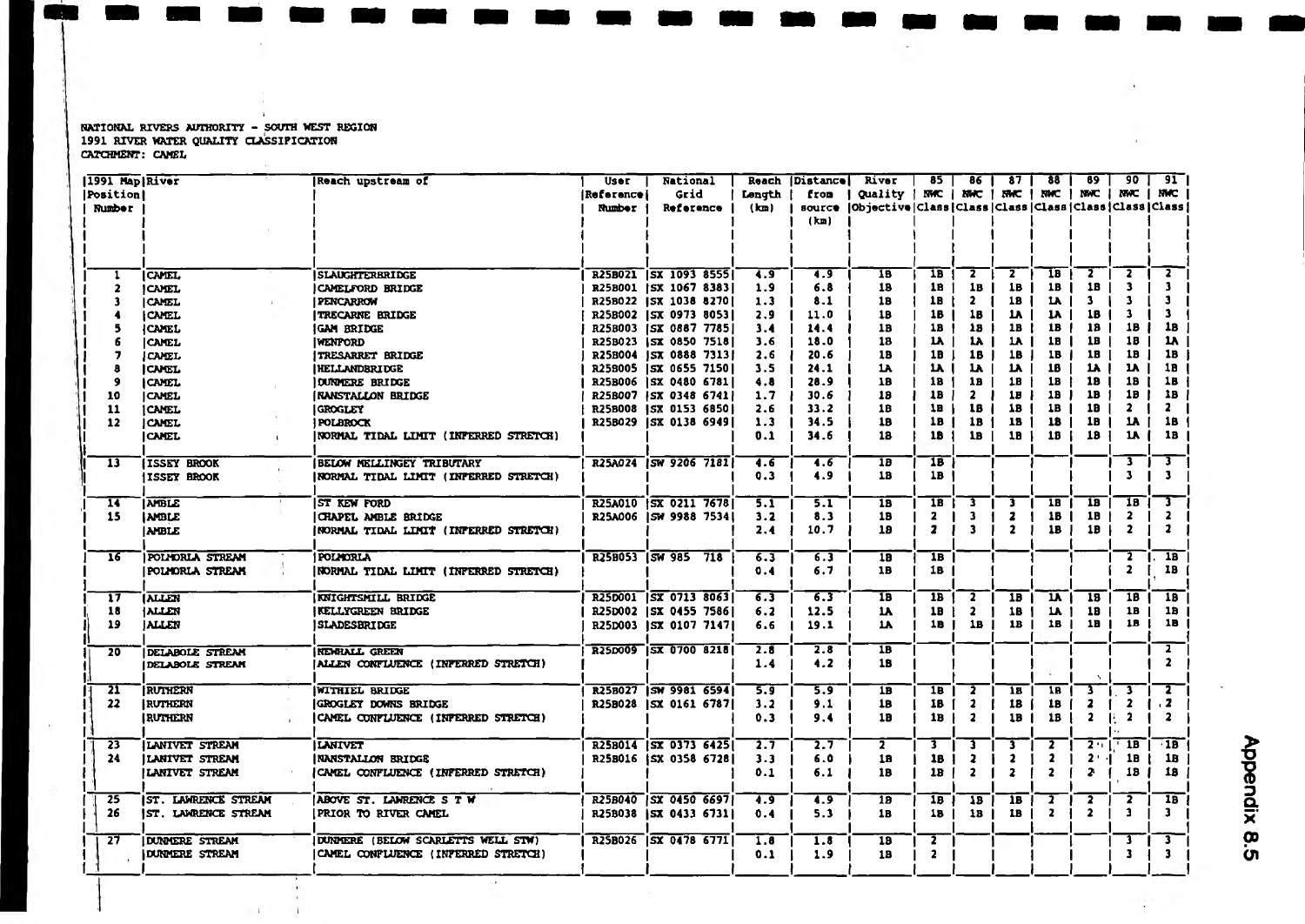### RATIONAL RIVERS AUTHORITY - SOUTH WEST REGION 1991 RIVER WATER QUALITY CLASSIFICATION CATCHMENT: CAMEL

 $\cdots$ 

 $\sim$ 

×.

 $\sim 25$ 

 $\ddot{\phantom{a}}$ 

send the top of

 $\overline{\phantom{a}}$ 

| $ 1991$ Map River |                          | Reach upstream of                       | User            | National               |        | Reach [Distance] | River                                               | 85              | 86  |     | 88         | 89              | 90  | 91            |
|-------------------|--------------------------|-----------------------------------------|-----------------|------------------------|--------|------------------|-----------------------------------------------------|-----------------|-----|-----|------------|-----------------|-----|---------------|
| <b>Position</b>   |                          |                                         | Reference       | Grid                   | Length | from             | Quality                                             | <b>BMC</b>      | MAC | NMC | <b>MVC</b> | NWC             |     | $NMC$   $NMC$ |
| <b>Number</b>     |                          |                                         | <b>Number</b>   | Reference              | (km)   | <b>SOUTCO</b>    | Objective Class Class Class Class Class Class Class |                 |     |     |            |                 |     |               |
|                   |                          |                                         |                 |                        |        | (km)             |                                                     |                 |     |     |            |                 |     |               |
|                   |                          |                                         |                 |                        |        |                  |                                                     |                 |     |     |            |                 |     |               |
|                   |                          |                                         |                 |                        |        |                  |                                                     |                 |     |     |            |                 |     |               |
|                   |                          |                                         |                 |                        |        |                  |                                                     |                 |     |     |            |                 |     |               |
| 28                | <b>CLERKENWATER</b>      | <b>CLERKENWATER</b>                     |                 | R25B018   SX 0688 6878 | 3.0    | 3.0              | 18                                                  | 1A              | 1A  | 1A  |            | 1A              | 1X  | 1Ā            |
|                   | I CLERKENWATER           | CAMEL CONFLUENCE (INFERRED STRETCH)     |                 |                        | 1.7    | 4.7              | 18                                                  | IA.             | 1A  | 1A  |            | 14              | LA. | 1A            |
|                   |                          |                                         |                 |                        |        |                  |                                                     |                 |     |     |            |                 |     |               |
| 29                | <b>IDE LANK RIVER</b>    | <b>BRADPORD BRIDGE</b>                  |                 | R25C001   SX 1191 7543 | 9.1    | 9.1              | 1B                                                  | <b>IA</b>       | 1A  | 1B  |            | $1\overline{A}$ | 1B  | <b>IB</b>     |
| 30                | <b>IDE LANK RIVER</b>    | <b>IKEYBRIDGE</b>                       |                 | R25C002 ISX 0888 73901 | 4.9    | 14.0             | 18                                                  | LA              | 18  | 1B. |            | 18              | IJ  | 1B            |
|                   | DE LANK RIVER            | CAMEL CONFLUENCE (INFERRED STRETCH)     |                 |                        | 0.8    | 14.8             | 1B                                                  | 14              | 1B  | 1B  |            | 1B              | ıA  | 1B.           |
|                   |                          |                                         |                 |                        |        |                  |                                                     |                 |     |     |            |                 |     |               |
| 31                | <b>ISTANNON STREAM</b>   | <b>TRECARNE</b>                         |                 | R25B025   SX 0975 8053 | 6.8    | 6.8              | 1A                                                  | IB              |     |     |            |                 | 1A  | ື້ນ⊼          |
|                   |                          |                                         |                 |                        |        |                  |                                                     |                 |     |     |            |                 |     |               |
|                   | <b>CROWDY STREAM</b>     | INFLOW, CROWDY RES. (UNMON. STRETCH)    |                 |                        | 0.8    | 0.8              | $\overline{\mathbf{A}}$                             |                 |     |     |            |                 | U.  | U             |
| 32                | CROWDY STREAM            | <b>CROWDY RESERVOIR</b>                 |                 | R25B031 [SX 1392 8323] | 1.3    | 2.1              | 1A                                                  |                 |     |     |            |                 |     |               |
|                   | CRONDY STREAM            | (STANNON STREAM CONFL. (UNMON. STRETCH) |                 |                        | 5.0    | 7.1              | 14                                                  |                 |     |     |            |                 |     |               |
|                   |                          |                                         |                 |                        |        |                  |                                                     |                 |     |     |            |                 |     |               |
| 33                | DAVIDSTOW STREAM         | TREGOODWELL                             | R258024 ISX 108 | 833                    | 4.5    | 4.5              | 1B                                                  | $\overline{1B}$ |     |     |            |                 | 1B  | <b>LA</b>     |
|                   | <b>IDAVIDSTOW STREAM</b> | (CAMEL CONPLUENCE (INPERRED STRETCH)    |                 |                        | 0.3    | 4.8              | 18                                                  | 18              |     |     |            |                 | 1B  | 1A            |
|                   |                          |                                         |                 |                        |        |                  |                                                     |                 |     |     |            |                 |     |               |

÷.

 $-2$ 

 $\frac{\lambda}{2}$  is a  $\frac{1}{2}$  .  $\frac{1}{\alpha}$ 

 $\begin{array}{c} \alpha_1\\ \alpha_2\\ \alpha_3\\ \alpha_4\\ \alpha_5\\ \alpha_6\\ \alpha_7\\ \alpha_8\\ \alpha_7\\ \alpha_8\\ \alpha_9\\ \alpha_9\\ \alpha_1\\ \alpha_1\\ \alpha_2\\ \alpha_3\\ \alpha_4\\ \alpha_5\\ \alpha_7\\ \alpha_8\\ \alpha_9\\ \alpha_9\\ \alpha_1\\ \alpha_1\\ \alpha_2\\ \alpha_4\\ \alpha_7\\ \alpha_8\\ \alpha_7\\ \alpha_8\\ \alpha_9\\ \alpha_9\\ \alpha_1\\ \alpha_1\\ \alpha_2\\ \alpha_3\\ \alpha_4\\ \alpha_4\\ \alpha_5\\ \alpha_7\\ \alpha_8\\ \alpha_7\\ \alpha_$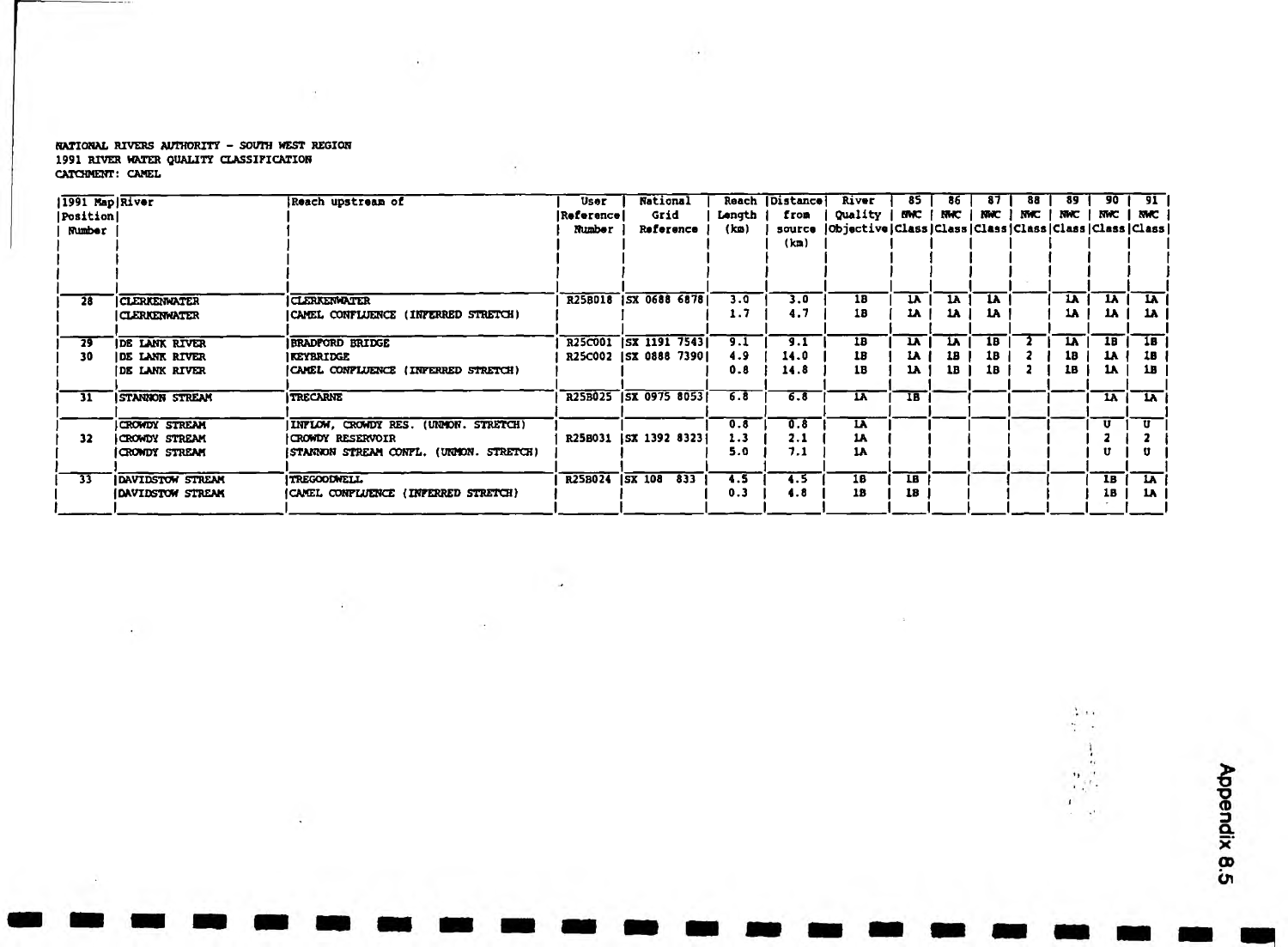

**Appendix 8.6 Appendix 8.6**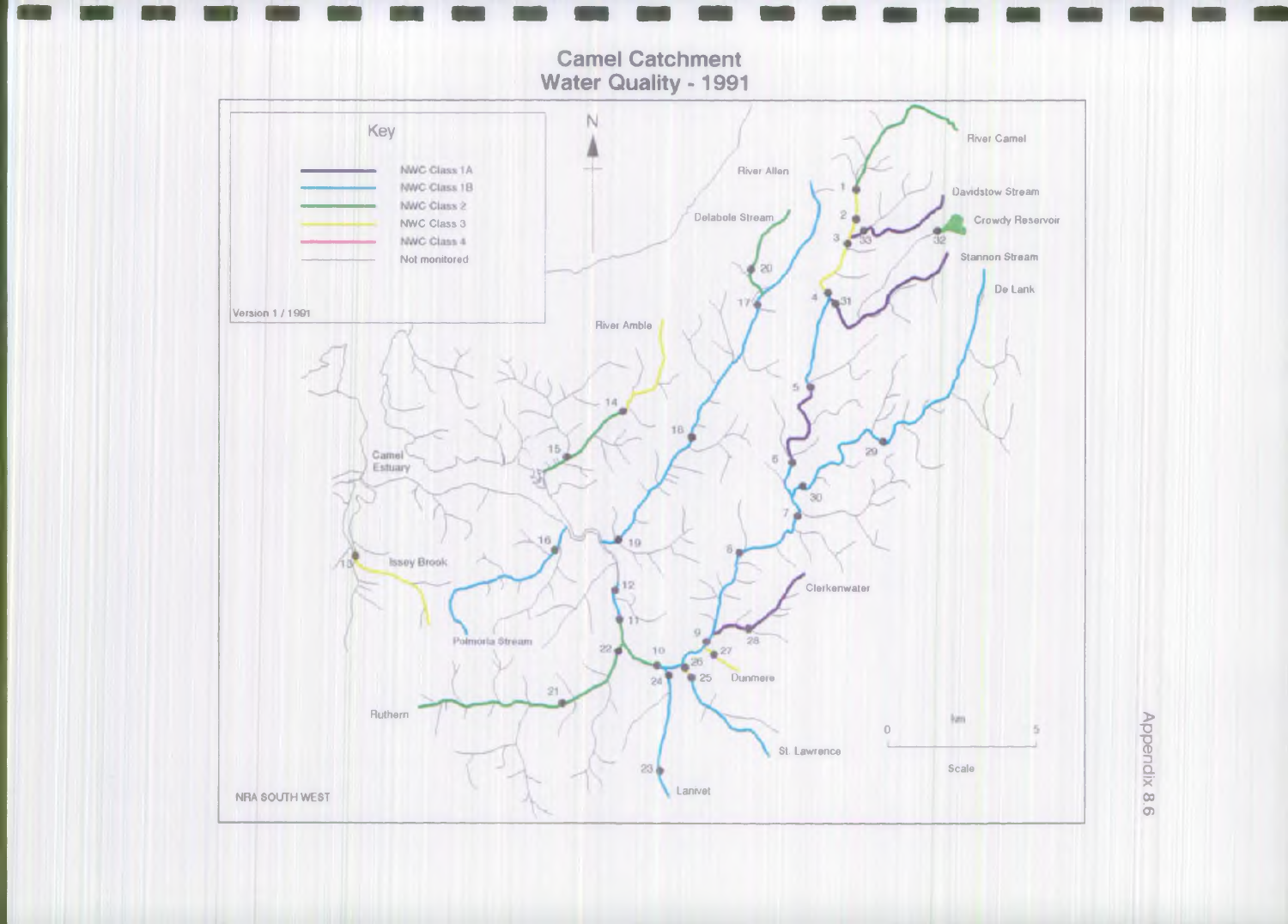#### lmnrr»L ravins Mmcnm - sum vest renew 11991 river wa<del>rn</del> gunliy classification *p t a im x )* eeh iw iw o a a m iiu s used r r *q k x n h s x s k s t* onattNT: Qm,  $\sim 10$

**1979** 

 $\sim$ 

÷.

| River                 | Reach upstream of                       | User ROD                   |                 |                         |                          |                         |                 |                         | Calculated Determinend Statistics used for Quality Assessment |              |                            |                         |                  |                         |                          |                         |                               |                         |                                               |                         |                    |                         |                          |
|-----------------------|-----------------------------------------|----------------------------|-----------------|-------------------------|--------------------------|-------------------------|-----------------|-------------------------|---------------------------------------------------------------|--------------|----------------------------|-------------------------|------------------|-------------------------|--------------------------|-------------------------|-------------------------------|-------------------------|-----------------------------------------------|-------------------------|--------------------|-------------------------|--------------------------|
|                       |                                         | Ref.                       |                 |                         |                          |                         |                 |                         |                                                               |              |                            |                         |                  |                         |                          |                         |                               |                         |                                               |                         |                    |                         |                          |
|                       |                                         | Nutber                     |                 |                         | <b>pH</b> Lover          |                         | <b>pH</b> Upper |                         | Temperature                                                   |              | <b>DD</b> (3)              |                         | <b>BOD (ATU)</b> |                         |                          |                         | hotal Ameria (Union, Ameria)  |                         | <b>S.Solids</b>                               |                         | <b>Total Orger</b> |                         | Total Zinc               |
|                       |                                         |                            |                 |                         | ملتاك حممت               |                         | Class 95kile I  |                         | Class 95kile                                                  |              | Class Skile   Class 95kile |                         |                  |                         |                          |                         | Class 95 tile   Class 95 tile | i Class Nem             |                                               |                         | Class 95 dile      |                         | ملئلاك معملك             |
|                       |                                         |                            |                 |                         |                          |                         |                 |                         |                                                               |              |                            |                         |                  |                         |                          |                         |                               |                         |                                               |                         |                    |                         |                          |
|                       |                                         |                            |                 |                         |                          |                         |                 |                         |                                                               |              |                            |                         |                  |                         |                          |                         |                               |                         |                                               |                         |                    |                         |                          |
|                       |                                         |                            |                 | $\overline{\mathbf{A}}$ | 6.5                      | $1\lambda$              | 7.4             | 18                      | 15.2                                                          | m            | $\overline{n}$ .3          | <b>1A</b>               | 2.3              | 1B                      | 0.338                    | 1A                      | 0.010                         | $\overline{\mathbf{A}}$ | 6.9                                           | 11                      | 21.2               |                         | 506.8                    |
| क्रि                  | SAGEDARICE<br><b>IONELFORD BRIDGE</b>   | <b>F25B021</b><br> r250001 | <b>IB</b><br>1B | 1A                      | 6.6                      | 14                      | 7.6             | 1A                      | 15.3                                                          | 18           | 72.3                       | $\overline{\mathbf{z}}$ | 5.2              | 14                      | 0.280                    | 18.                     | 0.010                         | -1                      | 77.6                                          | la                      | 9.4                | 11                      | 38.0                     |
| <b>OMEL</b>           | <b>IFINORION</b>                        | <b>P25B022</b>             | 1B              | 14                      | 6.6                      | 14                      | 7.6             | ı                       | 15.3                                                          | 18           | 79.8                       | 18                      | 4.1              | -3                      | 2.475                    | JA.                     | 0.010                         | 18                      | 12.1                                          | lA                      | 8.9                | 11                      | 22.6                     |
| ome<br> CWEL          | TORIONNE BROOTE                         | <b>R25B0021</b>            | $1B$            | 1A                      | 6.3                      | $\mathbf{1}$            | 7.5             | 18                      | 16.2                                                          | 18           | 83.2                       | 2                       | 5.2              | 18                      | 0.306                    | 1Y                      | 0.010                         | -3                      | 29.5                                          | 18                      | 12.0               | <b>IA</b>               | 44.5                     |
| <b>OMEL</b>           | KAM BRODER                              | R2SB003  1B                |                 | J.                      | 6.6                      | 1A                      | 7.6             | JA,                     | 15.5                                                          | 14           | 81.6                       | 1B                      | 3.8              | 1A                      | 0.266                    | 18                      | 0.010                         | <b>JA</b>               | 23.0                                          | <b>JA</b>               | 9.1                | 1A                      | 43.2                     |
| lana.                 | MXTOD                                   | [f258023] 1B               |                 | 18                      | 6.6                      | 18                      | 7.7             | 11                      | 16.3                                                          | 11           | 82.8                       | 1A                      | 3.0              | 1A                      | 0.172                    | 18                      | 0.010                         | 11                      | 12.7                                          | 18                      | 6.4                | 18                      | 19.8                     |
| <b>OMEL</b>           | TINESANNET BRITIQE                      | (r2Se004  1B               |                 | -IA                     | 6.6                      | ı                       | 7.6             | 14                      | 16.0                                                          | 1B           | 68.3                       | 18                      | 4.0              | 1B                      | 0.321                    | 18                      | 0.010                         | 18                      | 24.6                                          | 18                      | 14.0               | 18                      | 42.0                     |
| <b>OMEL</b>           | <b>HELLANDERINGE</b>                    | IR250005  1.A              |                 | J.                      | 6.6                      | 14                      | 7.5             | 11                      | 15.5                                                          | ıв           | 78.0                       | <b>1A</b>               | 2.7              | 14                      | 0.183                    | 18                      | 0.010                         | 18                      | 7.8                                           | 11                      | 6.6                | 18                      | 40.8                     |
| <b>IOMEL</b>          | IDINYE HODE                             | rzeoo6  1b                 |                 | 18                      | 6.6                      | 11.                     | 7.6             | 18                      | 15.1                                                          | 1B           | 70.5                       | 18                      | 3.7              | 17                      | 0.170                    | 18                      | 0.010                         | 18                      | 14.9                                          | 17                      | 8.8                | 14                      | 30.8                     |
| <b>CANEL</b>          | INNSTALLON HRITIDE                      | r25e007  1B                |                 | 18                      | 6.7                      | 14                      | 7,5             | ı                       | 15.8                                                          | 1B           | 78.1                       | 18                      | 3.7              | 18                      | 0.456                    | <b>IV</b>               | 0.010                         | 18                      | 16.8                                          | 14                      | 11.9               | 18                      | 41.1                     |
| <b>OMEL</b>           | <b>GROGLEY</b>                          | rz5b008  1B                |                 | 11.                     | 6.5                      | 1A                      | 7.5             | ıM                      | 15.6                                                          | 18           | 69.8                       | -2                      | 6.1              | 11                      | 0.238                    | 1A                      | 0.CLO                         | ım                      | 16.7                                          | 14                      | 12.9               | 11                      | 49.0                     |
| kang ka               | <b>POLIFICOX</b>                        | r2Se029  1.B               |                 | Ц.                      | 6.7                      | 1A                      | 7.4             | 11.                     | 15.6                                                          | lB           | 78.4                       | 14                      | 2.5              | 18                      | 0.210                    | 18.                     | 0.010                         | -14                     | 10.6                                          | 1A                      | 10.3               | 18                      | 51.7                     |
|                       |                                         |                            |                 |                         |                          |                         |                 |                         |                                                               |              |                            |                         |                  |                         |                          |                         |                               |                         |                                               |                         |                    |                         |                          |
| <b>ISSEY HROOK</b>    | <b>HEIGH MELLINEY TRIBURNY</b>          | rz\$1024  1.B              |                 | 1A                      | 7.1                      | $\overline{\mathbf{A}}$ | 7.8             | 1A                      | 17.3                                                          | m            | 75.6                       | $\overline{\mathbf{z}}$ | 7.4              | ิบ                      | 0.484                    | $\mathbf{v}$            | 0.010                         | -3                      | 43.6                                          |                         | -                  |                         | $\overline{\phantom{0}}$ |
| L L                   |                                         |                            |                 |                         |                          |                         |                 |                         |                                                               |              |                            |                         |                  |                         |                          |                         |                               |                         |                                               |                         |                    |                         |                          |
| <b>AMELE</b>          | <b>IST KEW FORD</b>                     | [RZSAO10] 1B               |                 | 1A                      | 7.0                      | $1\overline{A}$         | 7.9             | 14                      | 17.4                                                          | 18           | 73.0                       | 18                      | 3.4              | 1B                      | 0.593                    | 14.                     | 0.010                         |                         | 33.0                                          | 18                      | 25.0               | 18                      | 35.0                     |
| <b>NHLE</b>           | GRPL MBC HODE                           | r25a006  1.B               |                 | 18                      | 7.2                      | 14                      | 8.1             | 14                      | 17.4                                                          | 1B           | 74.2                       | 2                       | 6.2              | 1B                      | 0.485                    | <b>1A</b>               | 0.010                         | 18                      | 24.8                                          | $\mathbf{h}$            | 23.7               | 14                      | 23.1                     |
|                       |                                         |                            |                 |                         |                          |                         |                 |                         |                                                               |              |                            |                         |                  |                         |                          |                         |                               |                         |                                               |                         |                    |                         |                          |
| ikumita siteph        | <b>FOLMORIA</b>                         | R2SB053  1.B               |                 | <b>1A</b>               | 7.4                      | 1A                      | 8.0             | 14                      | 15.7                                                          | <b>IB</b>    | 78.0                       | 18                      | 4.2              | ٦b                      | 0.350                    | 1A                      | 0.010                         | $\overline{\mathbf{A}}$ | 9.0                                           | $\overline{\mathbf{1}}$ | 5.0                | $1\lambda$              | 15.0                     |
|                       |                                         |                            |                 |                         |                          |                         |                 |                         |                                                               |              |                            |                         |                  |                         |                          |                         |                               |                         |                                               |                         |                    |                         |                          |
| <b>WIEN</b>           | <b>INNIGHTSMILL HUDGE</b>               | r250001  1B                |                 | 14                      | 7.1                      | ı                       | 8.0             | <b>IA</b>               | 16.0                                                          | 1A           | 84.5                       | lB                      | 3.7              | 1A                      | 0.163                    | 18.                     | 0.010                         | 18.                     | 11.7                                          | 11                      | 5.3                | 14                      | 236.5                    |
| WIDN                  | KELIKREEN BRIDGE                        | r250002  ia                |                 | 18                      | 7.4                      | <b>1A</b>               | 8.1             | 14                      | 16.9                                                          | 14           | 81.4                       | m                       | 3.2              | 1A                      | 0.134                    | 1A                      | 0.010                         | 18                      | 17.6                                          | 18                      | 6.5                | <b>IA</b>               | 110.0                    |
| <b>ALLEN</b>          | <b>SUCCERTING</b>                       | (r250003  1A               |                 | 11                      | 7.4                      | la                      | 8.1             | 1A                      | 17.3                                                          | 1B           | 78.0                       | <b>1B</b>               | 3.2              | 14                      | 0.222                    | 1A                      | 0.010                         | 14                      | 12.2                                          | 11                      | 6.4                | 14                      | 60.9                     |
|                       |                                         |                            |                 |                         |                          |                         |                 |                         |                                                               |              |                            |                         |                  |                         |                          |                         |                               |                         |                                               |                         |                    |                         |                          |
| DELABOLE STREAM       | INDHIHLL GREEN                          | (r25009) 18 (              |                 | אנ                      | 6.7                      | <b>1A</b>               | 7.6             | 18.                     | 16.0                                                          | $\mathbf{2}$ | 60.0                       | 18                      | 4.1              | 18                      | 0.320                    | 18                      | 0.010                         | ٦Â.                     | $\overline{\mathbf{a}}.\overline{\mathbf{c}}$ | $\overline{\mathbf{u}}$ | 6.0                | 2                       | 710.0                    |
|                       |                                         |                            |                 |                         |                          |                         |                 |                         |                                                               |              |                            |                         |                  |                         |                          |                         |                               |                         |                                               |                         |                    |                         |                          |
| <b>RUTERN</b>         | <b>MTMIX, RIDGE</b>                     | IR2580271 1B               |                 | <b>IA</b>               | 6.9                      | $\overline{\mathbf{a}}$ | 7.6             | Ì٨                      | 15.5                                                          | w            | 78.5                       | R                       | 2.6              | īĀ                      | 0.122                    | $\overline{\mathbf{M}}$ | 0.010                         | R                       | 12.3                                          | $\overline{\mathbf{r}}$ | 97.S               |                         | 662.5                    |
| <b>RUBERN</b>         | <b>GROGLEY DOANS BRIDGE</b>             | (r252028) 18               |                 | <b>1A</b>               | 6.8                      | 1A                      | 77              | 1A                      | 15.2                                                          | 18           | 83.9                       | <b>1B</b>               | 3.1              | 1A                      | 0.134                    | 14                      | 0.010                         | 11                      | 11.6                                          | <b>IA</b>               | 9.2                | $\mathbf{z}$            | 461.2                    |
|                       |                                         |                            |                 |                         |                          |                         |                 |                         |                                                               |              |                            |                         |                  |                         |                          |                         |                               |                         |                                               |                         |                    |                         |                          |
| LANIVET STREAM        | <b>LANIVET</b>                          | R2\$B014                   | <b>2</b> I      | -18                     | 6.7                      | ĨĀ                      | 7.6             | 1A                      | 14.7                                                          | 1B           | 0.06                       | 1B                      | 4.6              | 1B                      | 0.388                    | 11                      | 0.010                         | 1A                      | 15.0                                          | 'IA.                    | 14.0               | . IX                    | 36.0                     |
| Lantvet stream        | <b>INNEDALION BRIDGE</b>                | r25b016  1B                |                 | <b>1A</b>               | 6.7                      | <b>1A</b>               | 7.5             | 1A                      | 14.8                                                          | 1A           | 61.7                       | 1B                      | 4.0              | <b>IA</b>               | 0.244                    | 14                      | 0.010                         | 18.                     | 20.1                                          | 18.                     | 17.5               | $\mathbf{a}$            | 66.5                     |
|                       |                                         |                            |                 |                         |                          |                         |                 |                         |                                                               |              |                            |                         |                  |                         |                          |                         |                               |                         |                                               |                         |                    |                         |                          |
| ST. ILANEIXCE SIJEZM  | ABOUE ST. LANGEREE S T W                | R258040  1B                |                 | 14                      | 6.8                      | $\overline{\mathbf{1}}$ | 7.5             | 1A                      | 15.1                                                          | 1A           | 83.8                       | 1B                      | $\bullet$ .0     | Ì۸.                     | 0.178                    | 18                      | 0.010                         | 11                      | 9.5                                           | n                       | $\overline{27.8}$  | 17                      | $\overline{a.s}$         |
| ST. LANGENIE SIJGEM   | iffulr to river cavel.                  | (r250038) 118              |                 | 11                      | 6.4                      | 18                      | 7.3             | 1A                      | 16.6                                                          | 1B           | 66.7                       | $\mathbf{3}$            | 11.8             | -3                      | 4.040                    | 14                      | 0.017                         | 1A                      | 11.4                                          | $\mathbf{2}$            | 0.5                | ۸λ.                     | 96.8                     |
|                       |                                         |                            |                 |                         |                          |                         |                 |                         |                                                               |              |                            |                         |                  |                         |                          |                         |                               |                         |                                               | ٠.                      |                    |                         |                          |
| <b>DIVERE STREAM</b>  | <b>JUNNER (BELOW SORREITS WELL STW)</b> | R258026  1B                |                 | <b>IA</b>               | 6.8                      | $\overline{\mathbf{1}}$ | 7.6             | $\overline{\mathbf{h}}$ | 15.8                                                          | IX.          | 84.9                       | 1B                      | 5.0              | з.                      | 2.024                    | 1A                      | 0.010                         | $\overline{\mathbf{1}}$ | 10.0                                          | $\overline{\mathbf{M}}$ | 14.9               | $\overline{\mathbf{a}}$ | $\overline{a}$ .5        |
|                       |                                         |                            |                 |                         |                          |                         |                 |                         |                                                               |              |                            |                         |                  |                         |                          |                         |                               |                         |                                               |                         |                    |                         |                          |
| CLEARINGER            | <b>CLEAREMENT</b>                       | (r25b018   1B              |                 | 14                      | 7.0                      | 1 <sub>A</sub>          | 7.9             | $\overline{\mathbf{M}}$ | 15.1                                                          | 1A           | 85.1                       | $\overline{\mathbf{1}}$ | 2.4              | $\overline{\mathbf{u}}$ | 0.103                    | $\overline{\mathbf{M}}$ | 0.010                         | $\overline{\mathbf{u}}$ | 5.4                                           | 11                      | 11.7               | 11                      | 57.1                     |
|                       |                                         |                            |                 |                         |                          |                         |                 |                         |                                                               |              |                            |                         |                  |                         |                          |                         |                               |                         |                                               |                         |                    |                         |                          |
| <b>DE LANK RIVER</b>  | <b>IERADTORO EKUDOE</b>                 | r250001  1B                |                 | <b>IA</b>               | 5.5                      | $1\overline{A}$         | 7.5             | 18                      | 16.3                                                          | 1B           | $\pi_{.3}$                 | $\overline{\mathbf{A}}$ | 2.6              | 18                      | 0.051                    | ıA                      | 0.010                         | 14                      | 1.9                                           | 18                      | 4.7                | 1A                      | 10.5                     |
| ice lank kiver        | <b>INEXTRAINER</b>                      | r25c002  1B                |                 | 18                      | 6.1                      | 17                      | 7.4             | 11                      | 16.0                                                          | 1B           | 79.0                       | 1A                      | 2.3              | <b>JA</b>               | 0.048                    | 1A                      | 0.010                         | 14                      | 4.1                                           | <b>IA</b>               | 6.8                | 14                      | 15.4                     |
|                       |                                         |                            |                 |                         |                          |                         |                 |                         |                                                               |              |                            |                         |                  |                         |                          |                         |                               |                         |                                               |                         |                    |                         |                          |
| STANCH STREZH         | <b>THEORHE</b>                          | r258025  1.A               |                 | - 1A                    | 6.1                      | $1\overline{A}$         | 7.2             | 1A                      | 15.8                                                          | 14           | 86.7                       | $\overline{\mathbf{1}}$ | 2.5              | $\overline{\mathbf{h}}$ | 0.1%                     | 18                      | 0.010                         | $\overline{\mathbf{a}}$ | 10.0                                          | $\overline{\mathbf{R}}$ | 11.5               | 1X                      | 21.0                     |
|                       |                                         |                            |                 |                         |                          |                         |                 |                         |                                                               |              |                            |                         |                  |                         |                          |                         |                               |                         |                                               |                         |                    |                         |                          |
| <b>CROWDY STOREMY</b> | IORONOM RESERVOIDR                      | <b>R25B031 IA   IA</b>     |                 |                         | $5.3 \mid \overline{10}$ |                         | 7.0             | $\mathbf{z}$            | 22.3                                                          | 1A           | 0.4                        | $\overline{\mathbf{B}}$ | 3.6              | $\mathbf{L}$            | $0.182$ $\overline{)10}$ |                         | $0.010$ I In                  |                         | 17.0                                          | $\mathbf{z}$            | 5.6                | <b>JA</b>               | 19.4                     |

 $\mathcal{C}^{\ast}$ 

Appendix 8.7 **Appendix 8.7**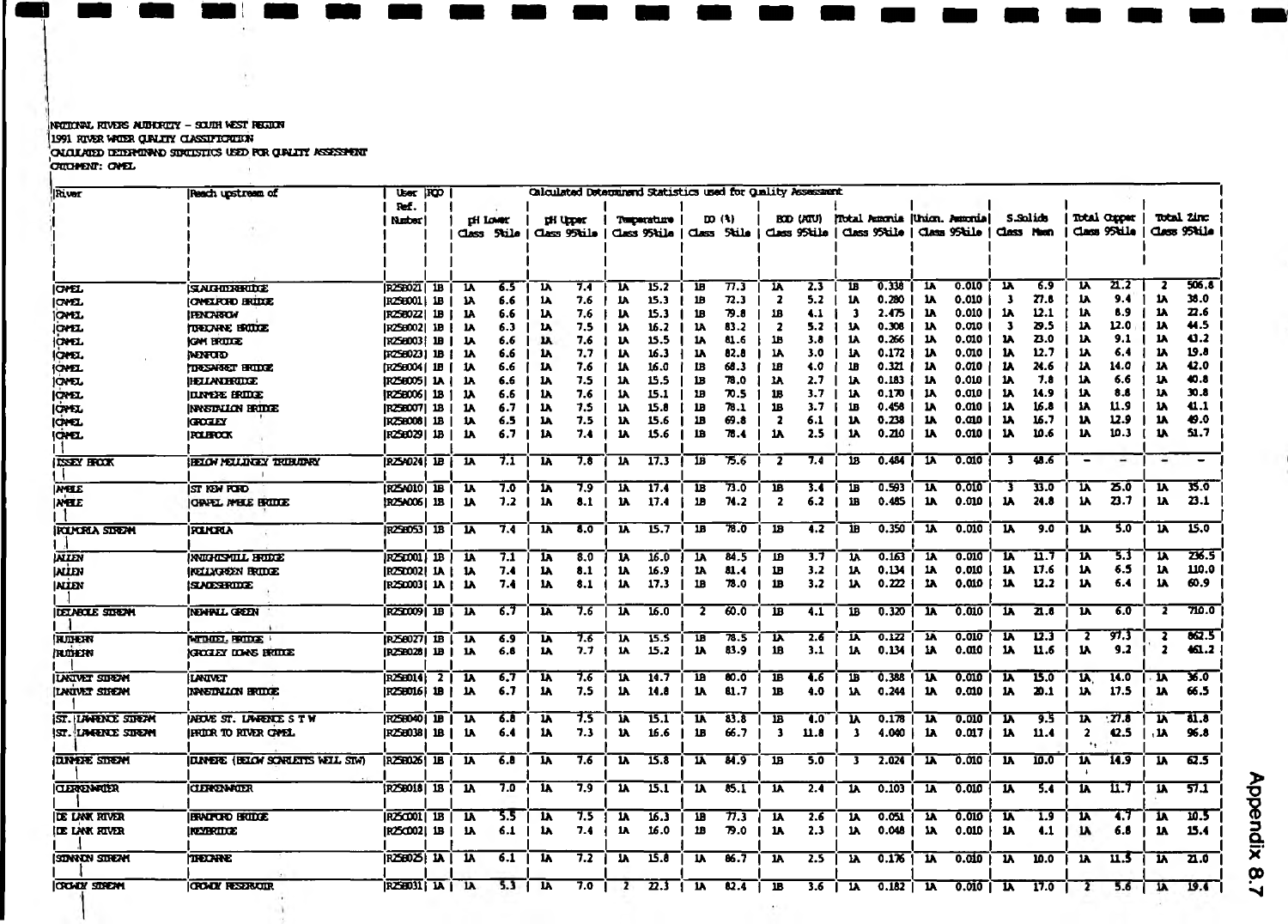rwajowL Rwros Kmnonr **- scum** vest k e e n 1991 RIVER WOER QUALITY CLASSIFICATION **oam /on) £nn«iN»D sm nsncs tea) rai quhjut aseestcnt** GOOPENT: CHEL

 $\rightarrow$ 

| River                     | Reach upstream of | User (RO)    |         |     |                 | Calculated Determinand Statistics used for Quality Assessment |   |                    |     |                             |    |     |    |       |             |                                                     |      |                   |     |                                                                                                                                       |             |
|---------------------------|-------------------|--------------|---------|-----|-----------------|---------------------------------------------------------------|---|--------------------|-----|-----------------------------|----|-----|----|-------|-------------|-----------------------------------------------------|------|-------------------|-----|---------------------------------------------------------------------------------------------------------------------------------------|-------------|
|                           |                   | Ref.         |         |     |                 |                                                               |   |                    |     |                             |    |     |    |       |             |                                                     |      |                   |     |                                                                                                                                       |             |
|                           |                   | <b>Ruber</b> | di Loar |     | <b>PH Upper</b> |                                                               |   | <b>Tesperature</b> |     | $\mathbf{D}$ $(\mathbf{k})$ |    |     |    |       |             | ECD (ATU)   Total Amonia (Union, Amonia)   S.Solids |      |                   |     | I Total Cooper                                                                                                                        | Total Zinc  |
|                           |                   |              |         |     |                 |                                                               |   |                    |     |                             |    |     |    |       |             |                                                     |      |                   |     | Class   Skile   Class 95kile   Class 95kile   Class   Skile   Class 95kile   Class 95kile   Class   Men   Class 95kile   Class 95kile |             |
|                           |                   |              |         |     |                 |                                                               |   |                    |     |                             |    |     |    |       |             |                                                     |      |                   |     |                                                                                                                                       |             |
|                           |                   |              |         |     |                 |                                                               |   |                    |     |                             |    |     |    |       |             |                                                     |      |                   |     |                                                                                                                                       |             |
|                           |                   |              |         |     |                 |                                                               |   |                    |     |                             |    |     |    |       |             |                                                     |      |                   |     |                                                                                                                                       |             |
|                           |                   |              |         |     |                 |                                                               |   |                    |     |                             |    |     |    |       |             |                                                     |      |                   |     |                                                                                                                                       |             |
| <b>IDAVIDURON SONEZHA</b> | <b>TOGLOCIAEL</b> | $R25024$ $B$ | 1A      | 6.4 | 14              | 7.5                                                           | м | 16.4               | -la | 87.0                        | ıa | 2.9 | 1A | 0.148 | <b>1 1A</b> | 0.010                                               | - 1A | 10.5 <sub>1</sub> | -11 | 13.0                                                                                                                                  | <b>11.0</b> |
|                           |                   |              |         |     |                 |                                                               |   |                    |     |                             |    |     |    |       |             |                                                     |      |                   |     |                                                                                                                                       |             |

 $\overline{\phantom{a}}$ 

Appendix 8.7 **Appendix 8.7**

 $\overline{\phantom{a}}$ 

 $\frac{1}{2}$  , , ,

 $\cdot$  $\cdot$  $\mathbf{r}_1$  $\mathcal{F}(\mathbf{y})$  $\mathbf{I}$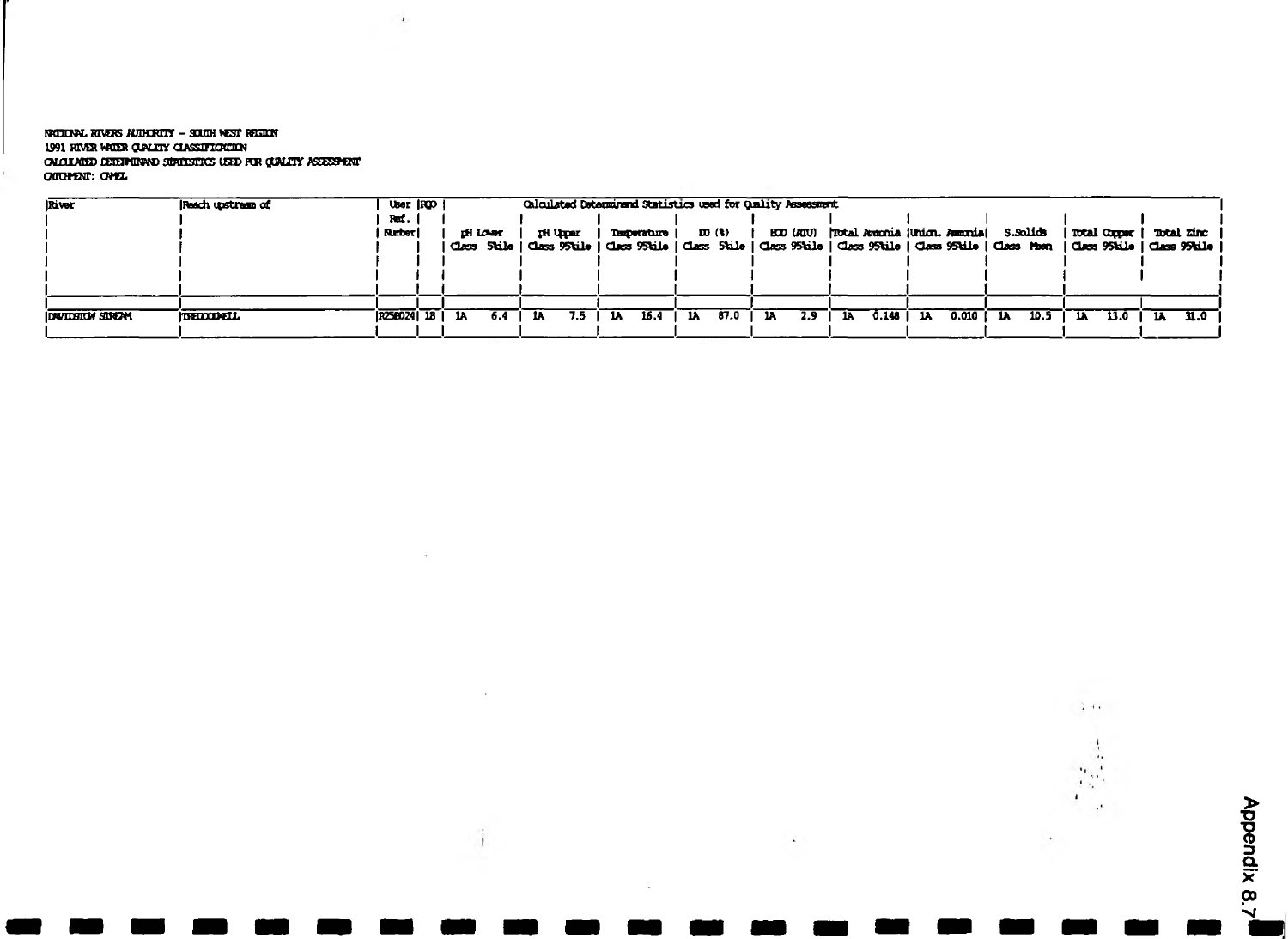

**Appendix 88 Appendix 8 8**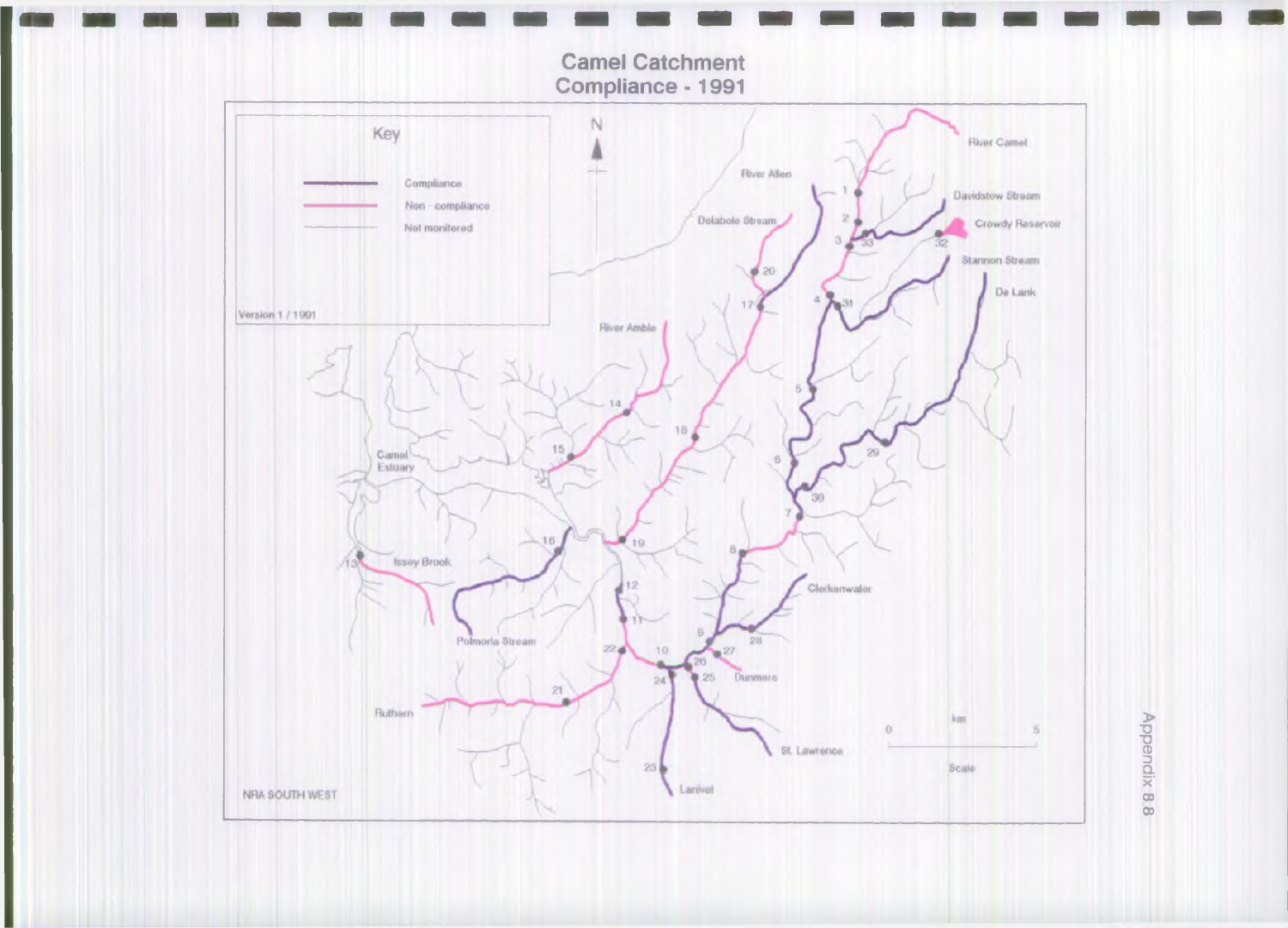# $R$ rennTC\* raves AuhtrentY - south with region 1991 RIVER WHER QUALITY CLASSIFTONIDIN<br>NUMBER OF SPAPLES (N) AND NUMBER OF SPAPLES EXEEEUNG QUALITY SUNNUND (F) OHOHOT: OWL

 $\mathbf{r}$ 

 $\sim$ 

 $\sim$ 

| River                  | Reach upstream of                  | <b>UBBT</b>     |                          | pH Lower                     |                          | pH Upper                     | Temperature                 |                          |                 | DD (1)                                                                                                                                            | $BD$ $(MU)$ |                              |                         |                          |                           | Total Amania  Union. Ameria                                                                           | <b>S.Solids</b> |                |                     | Total Orger                  |             | Total Zinc                   |
|------------------------|------------------------------------|-----------------|--------------------------|------------------------------|--------------------------|------------------------------|-----------------------------|--------------------------|-----------------|---------------------------------------------------------------------------------------------------------------------------------------------------|-------------|------------------------------|-------------------------|--------------------------|---------------------------|-------------------------------------------------------------------------------------------------------|-----------------|----------------|---------------------|------------------------------|-------------|------------------------------|
|                        |                                    | æ.              |                          |                              |                          |                              |                             |                          |                 |                                                                                                                                                   |             |                              |                         |                          |                           |                                                                                                       |                 |                |                     |                              |             |                              |
|                        |                                    | Nutter          | N                        | Г                            | N                        | Г                            | N                           | r                        | N               | Г                                                                                                                                                 | N           |                              |                         |                          | N                         | ۲                                                                                                     | N               | P              | N                   | Р                            |             |                              |
|                        |                                    |                 |                          |                              |                          |                              |                             |                          |                 |                                                                                                                                                   |             |                              |                         |                          |                           |                                                                                                       |                 |                |                     |                              |             |                              |
|                        |                                    |                 |                          |                              |                          |                              |                             |                          |                 |                                                                                                                                                   |             |                              |                         |                          |                           |                                                                                                       |                 |                |                     |                              |             |                              |
|                        |                                    |                 |                          |                              |                          |                              |                             |                          |                 |                                                                                                                                                   |             |                              |                         |                          |                           |                                                                                                       |                 |                |                     |                              |             |                              |
|                        |                                    |                 |                          |                              |                          |                              |                             |                          |                 |                                                                                                                                                   |             |                              |                         |                          |                           |                                                                                                       |                 |                |                     |                              |             |                              |
| CNEL                   | SAUTOBERIDGE                       | <b>R25B021</b>  | 33                       | $\overline{\phantom{0}}$     | 33                       | $\overline{\phantom{0}}$     | 34                          | $\overline{\phantom{m}}$ | 34              | -                                                                                                                                                 | 34          | -                            | 33                      | $\overline{\phantom{a}}$ | 32                        | $\overline{\phantom{0}}$                                                                              | 33              |                | 23                  |                              | η           |                              |
| <b>CIMEL</b>           | <b>(OMELFORD BRIDGE</b>            | R25001          | 34                       | ۰                            | 34                       |                              | 34                          | $\blacksquare$           | 34              | -                                                                                                                                                 | 34          | 1                            | 34                      |                          | 34                        |                                                                                                       | 34              |                | 31                  |                              | 11          |                              |
| <b>iOMEL</b>           | <b>IFINORROW</b>                   | <b>IT25022</b>  | 34                       |                              | 34                       |                              | 33                          | $\blacksquare$           | 33              | $\overline{\phantom{0}}$                                                                                                                          | 34          |                              | 34                      | 6                        | 33                        |                                                                                                       | 34              |                | 33                  |                              | 33          |                              |
| GMEL                   | TRECHNE BRIDGE                     | <b>F25B002</b>  | 33                       |                              | 33                       |                              | 33                          |                          | 33              |                                                                                                                                                   | 13          |                              | 33                      |                          | 32                        |                                                                                                       | 33              |                | 20                  |                              | 20          |                              |
| KR 12                  | KAM BRIDGE                         | <b>IR258003</b> | 36                       |                              | 36                       |                              | 36                          |                          | 36              |                                                                                                                                                   | 36          |                              | 36                      |                          | 34                        |                                                                                                       | 36              |                | 32                  |                              | 32          |                              |
| GMEL                   | MENECHO                            | (R25B023        | 34                       |                              | 34                       |                              | 34                          |                          | 34              |                                                                                                                                                   | 34          |                              | -34                     |                          | 33                        |                                                                                                       | 34              |                | 23                  |                              | 23          |                              |
| CWEL                   | <b>TRESVRET BRIDGE</b>             | <b>R2SB004</b>  | 32                       |                              | 32                       |                              | 32                          |                          | 32              | ۰                                                                                                                                                 | 32          |                              | 32                      |                          | 31                        |                                                                                                       | 32              |                | 19                  |                              | 19          |                              |
| GYEL                   | <b>HELL NOURTOONE</b>              | <b>F256005</b>  | 34                       |                              | 34                       |                              | 34                          |                          | 34              |                                                                                                                                                   | 34          |                              | 34                      |                          | 31                        |                                                                                                       | 34              |                | 23                  |                              | B           |                              |
| GYEL                   | LINEXE ERIDEE                      | R2\$3006        | 35                       |                              | 35                       |                              | 34                          |                          | 34              |                                                                                                                                                   | 35          |                              | 35                      |                          | 32                        |                                                                                                       | 35              |                | 34                  |                              | 34          |                              |
| OMEL                   | INVERVION HATCHE                   | F25B007         | 35                       |                              | 35                       |                              | 34                          |                          | 33              |                                                                                                                                                   | 35          |                              | 35                      |                          | 33                        |                                                                                                       | 35              |                | 33                  |                              | 33          |                              |
| [CNEL                  | <b>GOGLEY</b>                      | P253008         | 35                       |                              | 35                       |                              | 35                          |                          | 35              |                                                                                                                                                   | 35          | 2                            | 35                      |                          | 35                        |                                                                                                       | 35              |                | 33                  |                              | 33          |                              |
| CIMEL                  | <b>FOLIFOOK</b>                    | 1259029         | 66                       |                              | 66                       |                              | 67                          | ۰                        | 66              | ٠                                                                                                                                                 | 66          | -                            | 66                      |                          | 11                        |                                                                                                       | 66              | 6              | 66                  |                              | 66          |                              |
|                        |                                    |                 |                          |                              |                          |                              |                             |                          |                 |                                                                                                                                                   |             |                              |                         |                          |                           |                                                                                                       |                 |                |                     |                              |             |                              |
| <b>ISSEY HROCK</b>     | <b>NEIGW MELLINEY TRIBUTARY</b>    | <b>IR25A024</b> | 16                       | $\bullet$                    | 16                       | $\rightarrow$                | 16                          | $\rightarrow$            | 16              | $\overline{\phantom{a}}$                                                                                                                          | 16          | $\overline{\mathbf{2}}$      | 16                      | -                        | 16                        |                                                                                                       | 16              | $\overline{2}$ | $\mathbf o$         | $\qquad \qquad \blacksquare$ | $\mathbf o$ | $\overline{\phantom{a}}$     |
|                        |                                    |                 |                          |                              |                          |                              |                             |                          |                 |                                                                                                                                                   |             |                              |                         |                          |                           |                                                                                                       |                 |                |                     |                              |             |                              |
| <b>AMBLE</b>           | סוסא ויסא דכו                      | <b>R25A010</b>  | 32                       | ٠                            | $\overline{\mathbf{32}}$ | $\qquad \qquad \blacksquare$ | 29                          | $\blacksquare$           | 27              | $\overline{\phantom{a}}$                                                                                                                          | 32          | $\qquad \qquad \blacksquare$ | 32                      | 1                        | 29                        | $\overline{\phantom{a}}$                                                                              | 32              | 6              | 18                  | -                            | 16          |                              |
| <b>AMEE</b>            | <b>IGREEL AMBLE BRIDGE</b>         | [R25A006]       | 33                       | $\overline{\phantom{a}}$     | 33                       | مبر                          | 33                          | $\overline{\phantom{a}}$ | 33              | -                                                                                                                                                 | 33          | $\overline{\mathbf{1}}$      | 33                      | $\blacksquare$           | 31                        | $\overline{a}$                                                                                        | 33              | 6              | 25                  | ۰                            | 25          |                              |
|                        |                                    |                 |                          |                              |                          |                              |                             |                          |                 |                                                                                                                                                   |             |                              |                         |                          |                           |                                                                                                       |                 |                |                     |                              |             |                              |
| FOLMORIA SIDEEM        | <b>FOLMORIA</b>                    | <b>P2SB053</b>  | 31                       | $\overline{\phantom{a}}$     | 31                       | $\qquad \qquad \blacksquare$ | $\overline{\mathbf{31}}$    | $\blacksquare$           | $\overline{31}$ | $\overline{\phantom{a}}$                                                                                                                          | 31          | 1                            | $\overline{\mathbf{u}}$ | ۰                        | $\overline{\mathbf{z}}$   | $\overline{\phantom{a}}$                                                                              | 31              | 4              | 12                  | $\overline{\phantom{0}}$     | 12          |                              |
|                        |                                    |                 |                          |                              |                          |                              |                             |                          |                 |                                                                                                                                                   |             |                              |                         |                          |                           |                                                                                                       |                 |                |                     |                              |             |                              |
| ALLEN                  | <b>KNIGHEMIL BUDGE</b>             | <b>R25D001</b>  | 34                       | $\overline{\phantom{0}}$     | 34                       | مد                           | 34                          | $\overline{\phantom{0}}$ | 34              |                                                                                                                                                   | 34          | ı                            | 34                      | ۰                        | 33                        | $\overline{\phantom{a}}$                                                                              | 34              | 3              | 26                  |                              | 26          |                              |
| <b>ALLIN</b>           | KELINGREEN ERUDEE                  | R250002         | 35                       | ۰                            | 35                       | $\rightarrow$                | 35                          | $\overline{\phantom{0}}$ | 35              | 1                                                                                                                                                 | 35          | $\mathbf{z}$                 | 35                      | -                        | 34                        |                                                                                                       | 35              |                | 30                  |                              | 30          |                              |
| <b>MTEA</b>            | <b>SLADESBRUDGE</b>                | R250003         | 36                       |                              | 36                       | $\overline{\phantom{a}}$     | 35                          | $\qquad \qquad$          | 35              | $\mathbf{z}$                                                                                                                                      | 36          | $\mathbf{z}$                 | 36                      | ۰                        | 35                        | $\overline{\phantom{a}}$                                                                              | 36              | 3              | 32                  | -                            | 32          |                              |
|                        |                                    |                 |                          |                              |                          |                              |                             |                          |                 |                                                                                                                                                   |             |                              |                         |                          |                           |                                                                                                       |                 |                |                     |                              |             |                              |
| <b>DELARCIE SUREAM</b> | <b>NENALL GREEN</b>                | R25D009         | $\overline{\mathbf{18}}$ | $\overline{\phantom{a}}$     | 18                       | $\blacksquare$               | 18                          | $\overline{\phantom{0}}$ | 18              | $\overline{\phantom{0}}$                                                                                                                          | 18          | ۰.                           | 18                      | $\blacksquare$           | Îδ                        | $\overline{\phantom{a}}$                                                                              | 18              | $\mathbf{z}$   | 10                  | -                            | 10          |                              |
|                        |                                    |                 |                          |                              |                          |                              |                             |                          |                 |                                                                                                                                                   |             |                              |                         |                          |                           |                                                                                                       |                 |                |                     |                              |             |                              |
| <b>RUILIEN</b>         | <b>WITHIEL BRIDGE</b>              | <b>IR25B027</b> | 34                       | $\overline{\phantom{0}}$     | 34                       | $\overline{\phantom{0}}$     | 34                          | $\qquad \qquad$          | 34              | $\blacksquare$                                                                                                                                    | 34          | -                            | 34                      | $\overline{\phantom{a}}$ | 33                        | $\overline{\phantom{a}}$                                                                              | 34              | 3              | 34                  | 1                            | 34          | 4                            |
| <b>RIDER!</b>          | GROGLEY DONG BRIDGE                | JP25H028        | 33                       | $\qquad \qquad \blacksquare$ | 33                       | $\overline{\phantom{0}}$     | 33                          | $\overline{\phantom{0}}$ | 33              | ٠                                                                                                                                                 | 33          | ۰                            | 33                      | ۰                        | $\mathbf{u}$              | ٠                                                                                                     | 33              | $\mathbf{z}$   | 31                  | $\overline{\phantom{0}}$     | 31          | $\mathbf{z}$                 |
|                        |                                    |                 |                          |                              |                          |                              |                             |                          |                 |                                                                                                                                                   |             |                              |                         |                          |                           |                                                                                                       |                 |                |                     |                              |             |                              |
| LANIVEIT SIREAM        | <b>LANIVET</b>                     | [R25B014]       | $\overline{\mathbf{32}}$ | $\overline{\phantom{0}}$     | 32                       |                              | 31                          | $\overline{\phantom{a}}$ | 31              | $\overline{\phantom{0}}$                                                                                                                          | 32          | $\blacksquare$               | 32                      | $\overline{\phantom{a}}$ | 30                        | $\hskip1.6pt\hskip1.6pt\hskip1.6pt\hskip1.6pt\hskip1.6pt\hskip1.6pt\hskip1.6pt\hskip1.6pt\hskip1.6pt$ | 32              | 2              | 19                  | $\bullet$                    | 19          |                              |
| LANTVET STREAM         | <b>INNSTALLON ENTIDE</b>           | <b>P2SE016</b>  | 32                       | $\overline{\phantom{a}}$     | $\mathbf{v}$             | $\overline{\phantom{0}}$     | 32                          | $\overline{\phantom{0}}$ | 32              | $\rightarrow$                                                                                                                                     | 32          | ۰                            | 32                      | -                        | 32                        | $\overline{\phantom{a}}$                                                                              | 32              | 3              | 29                  | $\sim$                       | 29          |                              |
|                        |                                    |                 |                          |                              |                          |                              |                             |                          |                 |                                                                                                                                                   |             |                              |                         |                          |                           |                                                                                                       |                 |                |                     |                              |             |                              |
| IST. LANRENCE STREAM   | ABOVE ST. LANGUCE STW              | <b>IR258040</b> | 35                       | $\overline{\phantom{a}}$     | 35                       | $\overline{\phantom{a}}$     | 35                          | ۰                        | 35              | $\hskip1.6pt\hskip1.6pt\hskip1.6pt\hskip1.6pt\hskip1.6pt\hskip1.6pt\hskip1.6pt\hskip1.6pt\hskip1.6pt\hskip1.6pt\hskip1.6pt\hskip1.6pt\hskip1.6pt$ | 35          |                              | 35                      | -                        | 33                        | ٠                                                                                                     | 35              |                | м                   | 1                            | 34          |                              |
| IST. LANRENCE STREZM   | <b>IRIDR TO RIVER OPEL</b>         | <b>IR258038</b> | 15                       | $\blacksquare$               | 35                       |                              | 33                          | $\overline{\phantom{0}}$ | 33              | $\overline{\phantom{m}}$                                                                                                                          | 35          | 6                            | 35                      | 8                        | 32                        | $\mathbf{1}$                                                                                          | 35              | $\mathbf{1}$   | 34                  | $\frac{1}{2}$                | 34          |                              |
|                        |                                    |                 |                          |                              |                          |                              |                             |                          |                 |                                                                                                                                                   |             |                              |                         |                          |                           |                                                                                                       |                 |                |                     |                              |             |                              |
| <b>ILIMERE STREAM</b>  | DUNNER (BELOW SCHWELTES WELL, STW) | <b>IR256026</b> | 31                       | $\overline{\phantom{0}}$     | 11                       | -                            | 30                          | $\overline{\phantom{0}}$ | 30              | $\overline{\phantom{a}}$                                                                                                                          | 31          |                              | 31                      | 3                        | ာ                         | $\rightarrow$                                                                                         | 11              | з.             |                     | $26 - 4$                     | 26          | -                            |
|                        |                                    |                 |                          |                              |                          |                              |                             |                          |                 |                                                                                                                                                   |             |                              |                         |                          |                           |                                                                                                       |                 |                |                     |                              |             |                              |
| <b>CLERKENHADER</b>    | <b>CLEAREMEER</b>                  | <b>R2SH018</b>  | 33                       | $\overline{\phantom{a}}$     | 33                       | $\blacksquare$               | 33                          | $\blacksquare$           | 33              | $\blacksquare$                                                                                                                                    | 33          | $\bullet$                    | 33                      | $\overline{\phantom{0}}$ | 28                        | $\blacksquare$                                                                                        | 33              |                | $\overline{\bm{z}}$ | 南平                           | 22          |                              |
|                        |                                    |                 |                          |                              |                          |                              |                             |                          |                 |                                                                                                                                                   |             |                              |                         |                          |                           |                                                                                                       |                 |                |                     |                              |             |                              |
|                        |                                    | <b>R25001</b>   | 32                       | $\blacksquare$               | $\overline{\mathbf{z}}$  |                              | $\overline{\boldsymbol{x}}$ |                          | 32              | $\overline{\phantom{0}}$                                                                                                                          | 32          | ۰                            | 32                      | ٠                        | 26                        | $\overline{\phantom{a}}$                                                                              | 32              | -              | 32                  | $\overline{\phantom{0}}$     | 32          | $\qquad \qquad \blacksquare$ |
| <b>ICE LANK RIVER</b>  | <b>ERACTORD ERITICE</b>            |                 |                          |                              |                          |                              |                             |                          |                 |                                                                                                                                                   |             |                              | 35                      | $\rightarrow$            | $\boldsymbol{\mathbf{z}}$ | $\overline{\phantom{a}}$                                                                              | 35              | -              | 15                  | $\overline{\phantom{a}}$     | 35          |                              |
| IE IAN RWA             | <b>REVIEWER</b>                    | <b>P250002</b>  | 35                       |                              | 35                       |                              | 34                          | $\overline{\phantom{a}}$ | 34              | $\mathbf{1}$                                                                                                                                      | 35          | $\blacksquare$               |                         |                          |                           |                                                                                                       |                 |                |                     |                              |             |                              |
|                        |                                    |                 |                          |                              |                          |                              |                             |                          |                 |                                                                                                                                                   |             |                              |                         |                          |                           |                                                                                                       | 33              |                | 29                  | $\overline{\phantom{0}}$     | 29          |                              |
| SITANCH SITEEM         | TROORE                             | <b>IR258025</b> | 38                       | $\overline{\phantom{0}}$     | 38                       | $\bullet$                    | 38                          |                          | 38              | $\blacksquare$                                                                                                                                    | 38          | $\overline{\phantom{a}}$     | 38                      | $\overline{\phantom{a}}$ | 35                        | $\overline{\phantom{a}}$                                                                              |                 | $\mathbf{z}$   |                     |                              |             |                              |
|                        |                                    |                 |                          |                              |                          |                              |                             |                          |                 |                                                                                                                                                   |             |                              |                         |                          |                           |                                                                                                       |                 |                |                     |                              |             |                              |
| CROWDY STREAM          | <b>GOWN RESERVOIR</b>              | <b>R25B031</b>  | 35                       | ٠                            | 35                       | $\bullet$                    | 34                          | 2                        | 33              | $\blacksquare$                                                                                                                                    | 35          | 4                            | 35                      | $\overline{\phantom{m}}$ | 34                        | $\qquad \qquad \blacksquare$                                                                          | 35              | 5              | 33                  | 1                            | 33          |                              |

 $\sim$ 

**Appendix 8.9 Appendix 8.9**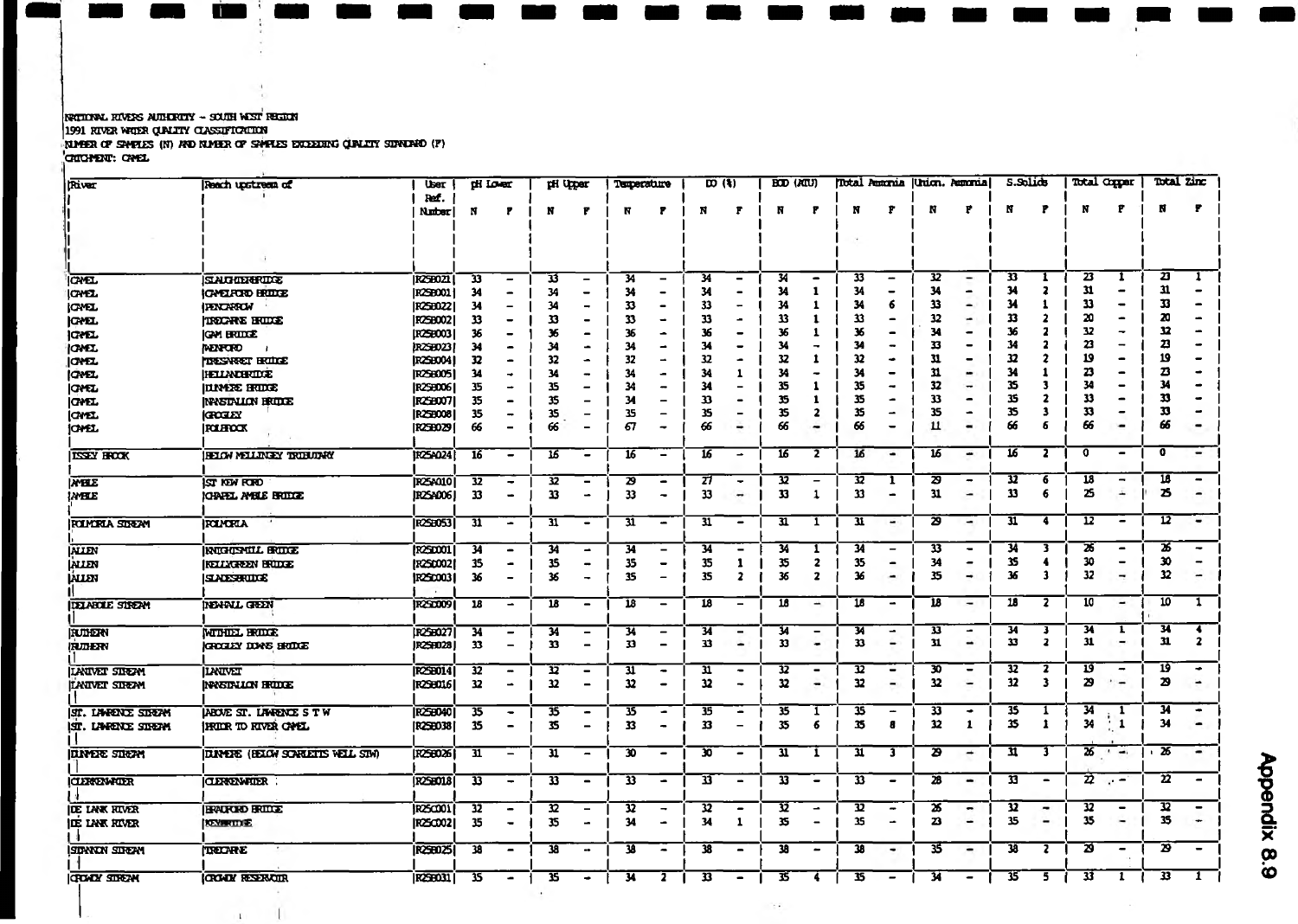#### **tn m & L rivers h jm h iiy - scum v e t fo zen 1991 RIVER WROPR QUALITY CLASSIFTCRITION** NIHER OF SWFUES (N) AND NIHER OF SWFUES DICIEITING QUALITY STANDARD (F) OTOKNT: CJrtX.

 $\sim$   $\sim$ 

 $\sim 10^{-5}$ 

 $\sim 10^{-11}$ 

 $\sim$   $\epsilon$ 

 $\sim$   $\sim$ 

| River             | Reach upstream of | <b>User</b>    | di Lower | <b>Lit rither.</b> | Temperature |   | D(D(3)) | BOD (ATU) | Total Amonia (Union. Amonia) |    | S.Solick | Dical Caper |    | Total Zinc |
|-------------------|-------------------|----------------|----------|--------------------|-------------|---|---------|-----------|------------------------------|----|----------|-------------|----|------------|
|                   |                   | Rof.           |          |                    |             |   |         |           |                              |    |          |             |    |            |
|                   |                   | Natber         |          |                    |             |   |         |           |                              |    |          |             |    |            |
|                   |                   |                |          |                    |             |   |         |           |                              |    |          |             |    |            |
|                   |                   |                |          |                    |             |   |         |           |                              |    |          |             |    |            |
|                   |                   |                |          |                    |             |   |         |           |                              |    |          |             |    |            |
|                   |                   |                |          |                    |             |   |         |           |                              |    |          |             |    |            |
|                   |                   |                |          |                    |             |   |         |           |                              |    |          |             |    |            |
| IDAVIDSION SINEPH | <b>TRITODAEL</b>  | <b>R25B024</b> | 38       |                    | -59         | - | 39      | 38        |                              | 55 |          | 19.         | 19 | $\bullet$  |
|                   |                   |                |          |                    |             |   |         |           |                              |    |          |             |    |            |

 $\sim$ 

 $\sim$   $\sim$ 

 $\mathcal{L}_{\mathcal{A}}$  , and  $\mathcal{L}_{\mathcal{A}}$ 

 $\cdot$ 

 $\ddot{\phantom{1}}$ 

 $\ddot{\phantom{1}}$ 

**Appendix 8.9 Appendix 8.9**

 $\lambda$  or  $\frac{d\mathbf{r}}{d} = \mathbf{r}$ 

 $\frac{2}{\sqrt{2}}$ 

 $, i$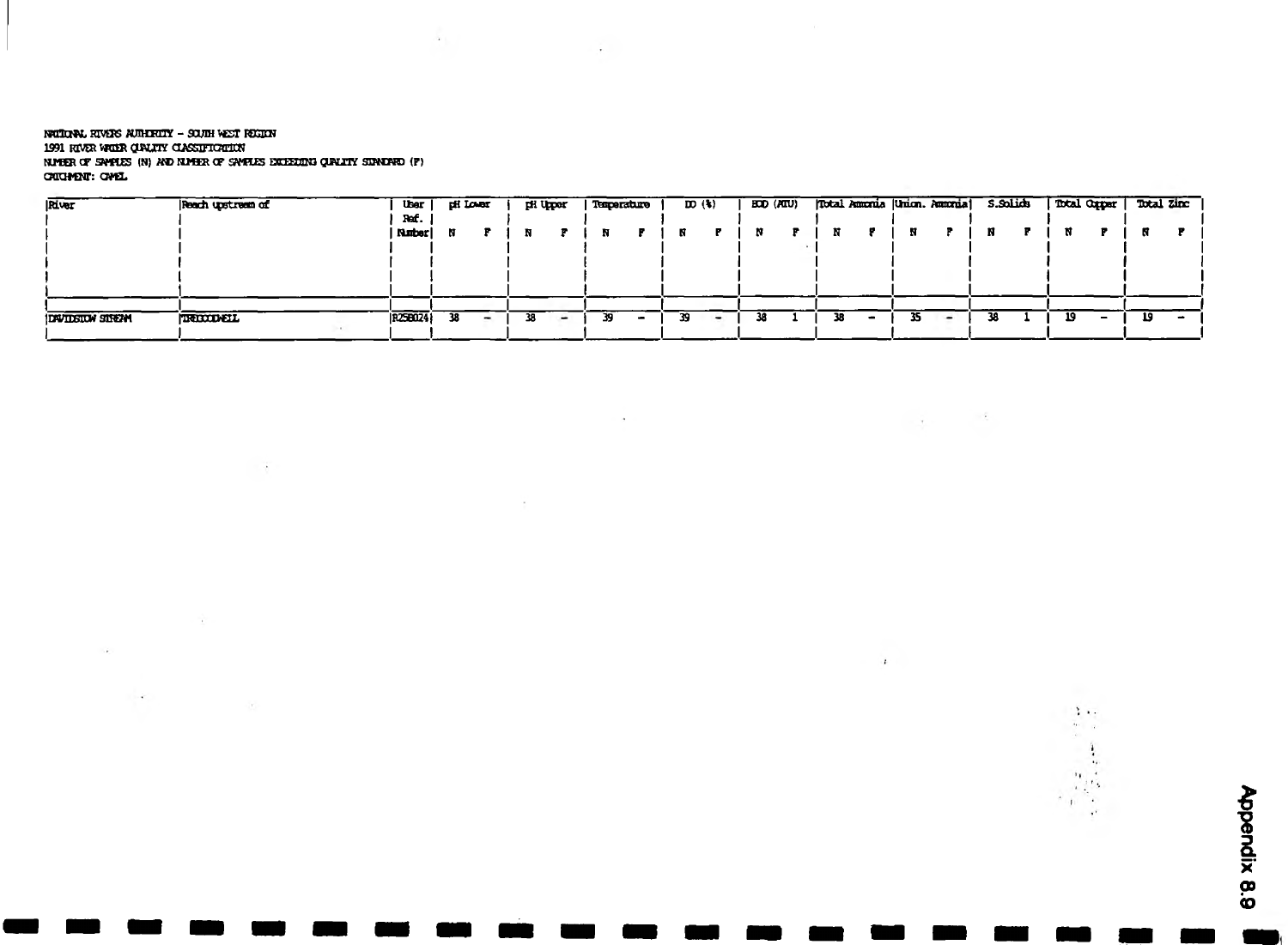| River                  | <b>Reach upstream of</b>                   | User            |                          |   | PERCENTAGE EXCEEDENCE OF STATISTIC FROM QUALITY STANDARD |                              |                          |                          |                          |                              |                          |                  |
|------------------------|--------------------------------------------|-----------------|--------------------------|---|----------------------------------------------------------|------------------------------|--------------------------|--------------------------|--------------------------|------------------------------|--------------------------|------------------|
|                        |                                            | Ref.            |                          |   |                                                          |                              |                          |                          |                          |                              |                          |                  |
|                        |                                            |                 | Number   pH Lower        |   | pH Upper   Temperature                                   | DO (1)                       | <b>BOD (ATU)</b>         | Total                    | Un-ionised Suspended     |                              | Total                    | Total            |
|                        |                                            |                 |                          |   |                                                          |                              |                          | Ammonia                  | Ammonia                  | Solids                       | Copper                   | Zinc             |
|                        |                                            |                 |                          |   |                                                          |                              |                          |                          |                          |                              |                          |                  |
|                        |                                            |                 |                          |   |                                                          |                              |                          |                          |                          |                              |                          |                  |
|                        |                                            |                 |                          |   |                                                          |                              |                          |                          |                          |                              |                          |                  |
| <b>CAMEL</b>           | <b>SLAUGHTERBRIDGE</b>                     | R25B021         |                          | - |                                                          |                              | -                        |                          |                          | ۰                            | ۰                        | $\overline{153}$ |
| <b>CAMEL</b>           | CAMELFORD BRIDGE                           | <b>R25B0011</b> |                          |   |                                                          |                              |                          |                          |                          | 11                           | -                        |                  |
| <b>CAMEL</b>           | <b>PENCARROW</b>                           | R25B022         |                          |   |                                                          |                              |                          | 254                      |                          |                              |                          |                  |
| <b>CAMEL</b>           | <b>TRECARNE BRIDGE</b>                     | R25B002         |                          |   |                                                          |                              |                          |                          |                          | 18                           |                          |                  |
| <b>CAMEL</b>           | GAM BRIDGE                                 | <b>R25B003</b>  |                          |   |                                                          |                              |                          |                          |                          |                              |                          |                  |
| <b>CAMEL</b>           | <b>IWENFORD</b>                            | R25B023         |                          |   |                                                          |                              |                          |                          |                          |                              |                          |                  |
| <b>CAMEL</b>           | TRESARRET BRIDGE                           | [R25B004]       |                          |   |                                                          |                              |                          |                          |                          |                              |                          |                  |
| <b>CAMEL</b>           | <b>INELLANDBRIDGE</b>                      | <b>R25B005</b>  |                          |   |                                                          |                              | -                        |                          |                          |                              | ٠                        |                  |
| <b>CAMEL</b>           | DUNNERE BRIDGE                             | [R25B006]       |                          |   |                                                          |                              | -                        |                          |                          |                              | -                        |                  |
| <b>CAMEL</b>           | INANSTALLON BRIDGE                         | R25B007         |                          |   |                                                          |                              |                          |                          |                          |                              |                          |                  |
| <b>CAMEL</b>           | <b>IGROGLEY</b>                            | [R25B008]       |                          |   |                                                          |                              | 21                       |                          |                          |                              | -                        |                  |
| CAMEL                  | <b>POLBROCK</b>                            | R25B0291        |                          | - |                                                          |                              |                          |                          |                          | ۰                            | -                        |                  |
|                        |                                            |                 |                          |   |                                                          |                              |                          |                          |                          |                              |                          |                  |
| <b>ISSEY BROOK</b>     | <b>BELOW MELLINGEY TRIBUTARY</b>           | <b>R25A024</b>  | ٠                        | - | ٠                                                        | -                            | 48                       | $\tilde{\phantom{a}}$    | -                        | -95                          | $\overline{\phantom{a}}$ |                  |
|                        |                                            |                 |                          |   |                                                          |                              |                          |                          |                          |                              |                          |                  |
| <b>A'BLE</b>           | ST KEW FORD                                | <b>R25A010</b>  | ۰                        | - | $\overline{\phantom{a}}$                                 | $\overline{\phantom{0}}$     |                          | $\tilde{\phantom{a}}$    | $\overline{\phantom{0}}$ | $\overline{32}$              | -                        | -                |
| <b>AMBLE</b>           | CHAPEL AMBLE BRIDGE                        | <b>R25A006</b>  |                          |   |                                                          |                              | 24                       |                          |                          | -                            | ۳                        |                  |
|                        |                                            |                 |                          |   |                                                          |                              |                          |                          |                          |                              |                          |                  |
| <b>POLMORIA STREAM</b> | POLYDRLA                                   | R25B053         | $\overline{\phantom{0}}$ | ٠ | $\qquad \qquad \blacksquare$                             | $\overline{\phantom{a}}$     | $\overline{\phantom{0}}$ | $\overline{\phantom{0}}$ | ٠                        | ۰.                           | ٠                        | $\blacksquare$   |
|                        |                                            |                 |                          |   |                                                          |                              |                          |                          |                          |                              |                          |                  |
| ALLEN                  | INVIGHTSMILL BRIDGE                        | R25D001         | $\overline{\phantom{a}}$ | ۰ | $\overline{\phantom{a}}$                                 | -                            |                          |                          |                          | $\overline{\phantom{a}}$     | $\overline{\phantom{0}}$ | -                |
| <b>ALLEN</b>           | <b>IKELLYGREEN BRIDGE</b>                  | R25D002         |                          |   |                                                          |                              | 6                        |                          |                          | ۰                            | -                        |                  |
| <b>ALLEN</b>           | <b>SLADESBRIDGE</b>                        | R25D003         |                          | - |                                                          | 3                            |                          |                          |                          |                              | -                        |                  |
|                        |                                            |                 |                          |   |                                                          |                              |                          |                          |                          |                              |                          |                  |
| DELABOLE STREAM        | NEWHALL GREEN                              | R25D009         | ۰                        | - | $\qquad \qquad \blacksquare$                             | -                            | ۰                        | $\overline{\phantom{a}}$ | -                        | ۰                            | -                        | 42               |
|                        |                                            |                 |                          |   |                                                          |                              |                          |                          |                          |                              |                          |                  |
| <b>RUTHERN</b>         | WITHIEL BRIDGE                             | R25B027         | $\blacksquare$           | - |                                                          | $\overline{\phantom{0}}$     | -                        |                          | -                        | -                            | 143                      | 188              |
| RUTHERN                | GROGLEY DOWNS BRIDGE                       | <b>R25B028</b>  |                          | - |                                                          | $\rightarrow$                | ٠                        | -                        | ۰                        | $\qquad \qquad \blacksquare$ | -                        | 54               |
|                        |                                            |                 |                          |   |                                                          |                              |                          |                          |                          |                              |                          |                  |
| LANIVET STREAM         | <b>LANIVET</b>                             | R258014         | -                        | ٠ | ٠                                                        | $\overline{\phantom{a}}$     | $\overline{\phantom{0}}$ | $\bullet$                | $\overline{\phantom{0}}$ | ٠                            | -                        |                  |
| LANIVET STREAM         | <b>INANSTALLON BRIDGE</b>                  | R25B016         | $\overline{\phantom{0}}$ | - | -                                                        | ۰                            | ۰                        | ۰                        |                          | ۰                            | ۰                        |                  |
|                        |                                            |                 |                          |   |                                                          |                              |                          |                          |                          |                              |                          |                  |
| ST. LAWRENCE STREAM    | ABOVE ST. LAWRENCE S T W                   | R25B040         | $\blacksquare$           | - | $\overline{\phantom{0}}$                                 | ٠                            | ∸                        | $\overline{\phantom{0}}$ | ٠                        | -                            | -                        |                  |
| IST. LAWRENCE STREAM   | PRIOR TO RIVER CAMEL                       | <b>R25B0381</b> |                          | - |                                                          |                              | 135                      | 477                      | $\overline{\phantom{a}}$ | $\overline{\phantom{a}}$     | 6                        |                  |
|                        |                                            |                 |                          |   |                                                          |                              |                          |                          |                          |                              |                          |                  |
| <b>DUNNIERE STREAM</b> | DUNMERE (BELOW SCARLETTS WELL STW R25B026) |                 |                          | - | -                                                        | $\qquad \qquad \blacksquare$ | -                        | <b>189</b>               | -                        | -                            | ∽                        |                  |
|                        |                                            |                 |                          |   |                                                          |                              |                          |                          |                          |                              |                          |                  |

—

•

 $\overline{\phantom{a}}$ 

i 1 1

 $\overline{\phantom{0}}$ 

 $\rightarrow$ 

 $\overline{\phantom{a}}$ 

i 1 1

<u>ا است که است که س</u>ا

|DE LANK RIVER [BRADFORD BRIDGE [R25C001| - i 1 - ) - | - - | | -

 $\overline{\phantom{a}}$ 

 $\overline{\phantom{a}}$ 

 $\qquad \qquad \blacksquare$ 

ICROWDY STREAM |CROWDY RESERVOIR |R25B031| - i 1 4 | - 21 | *-* - | 12 | -

1 1 i 1 1

۱.

۱.

٠

 $\overline{\phantom{a}}$ 

l.

 $\overline{\phantom{0}}$ 

 $\blacksquare$ 

—

—

—

—

 $\sim$ 

NATIONAL RIVERS AUTHORITY - SOUTH WEST REGION 1991 RIVER WATER QUALITY CLASSIFICATION PERCENTAGE EXCEEDENCE OF DETERMINAND STATISTICS FROM QUALITY STANDARDS CATCHMENT: CAMEL

|CLERKENWATER |R25B018|

IKEYBRIDGE

TRECARNE

**CROWDY RESERVOIR** 

 $\overline{1}$ 

[

 $\lambda$ 

**R25C001** 

|R25C002| |<br>|R25B025|

(CLERKENWATER DE LANK RIVER

|DE LANK RIVER I 1 ISTANNON STREAM

1 1

 $\ddot{\cdot}$ 

 $\ddot{\cdot}$ 

 $\frac{1}{2}$ 

 $\ddot{\cdot}$ 

 $\ddot{\phantom{a}}$ 

 $\sim$ 

 $\mathcal{L}_{\mathcal{A}}$ 

 $\overline{\phantom{0}}$ 

 $\overline{a}$ 

ri n i

*£*

**s** 3 O.  $\mathbf{x}$  .

**00.10** 

t 1 1

٠

1 1 1

۰

۰

 $\overline{\phantom{a}}$ 

 $\overline{\phantom{a}}$ 

 $\overline{\phantom{a}}$ 

1 1 i

<u>ا المستقبل المستقبل</u>